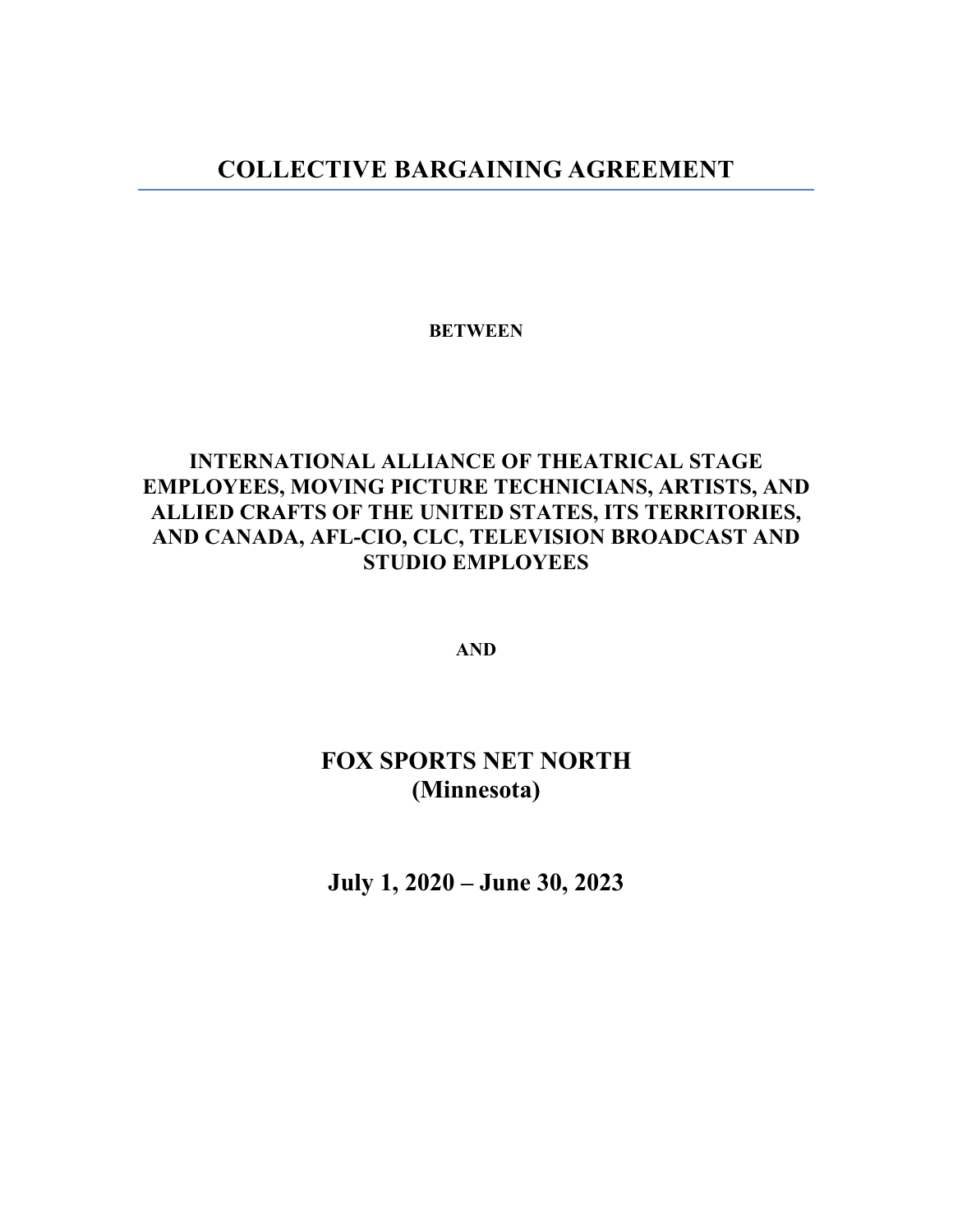| ARTICLE I: Recognition, Jurisdiction, and Application of Agreement  1 |
|-----------------------------------------------------------------------|
|                                                                       |
|                                                                       |
|                                                                       |
|                                                                       |
|                                                                       |
|                                                                       |
|                                                                       |
|                                                                       |
|                                                                       |
|                                                                       |
|                                                                       |
|                                                                       |
|                                                                       |
|                                                                       |
|                                                                       |
|                                                                       |
|                                                                       |
|                                                                       |
|                                                                       |
|                                                                       |
|                                                                       |
|                                                                       |
|                                                                       |
|                                                                       |
|                                                                       |
|                                                                       |
|                                                                       |
|                                                                       |
|                                                                       |
|                                                                       |
|                                                                       |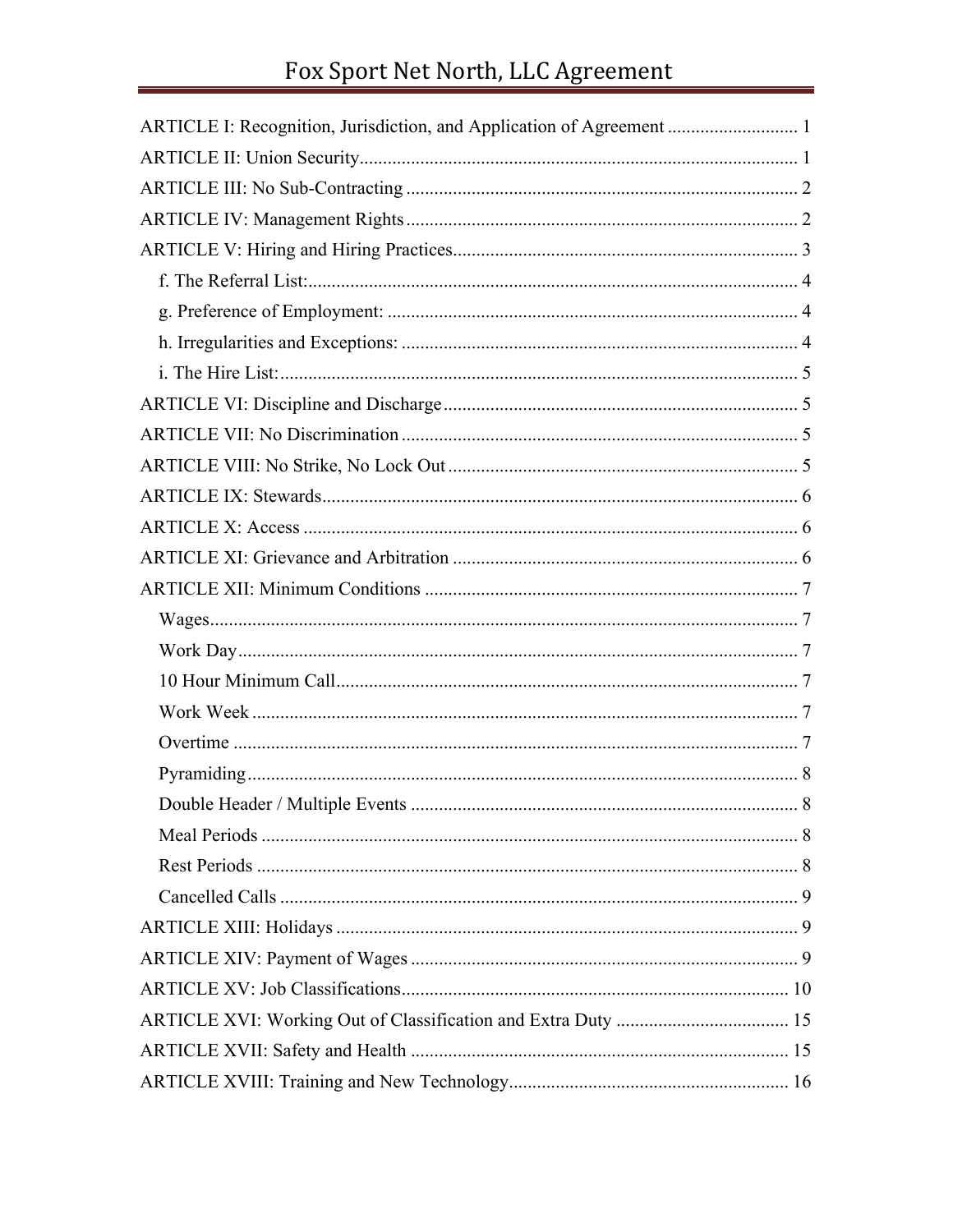# Fox Sport Net North, LLC Agreement

| Sideletter #3 San Francisco Paid Sick Leave Ordinance  Error! Bookmark not<br>defined. |  |
|----------------------------------------------------------------------------------------|--|
|                                                                                        |  |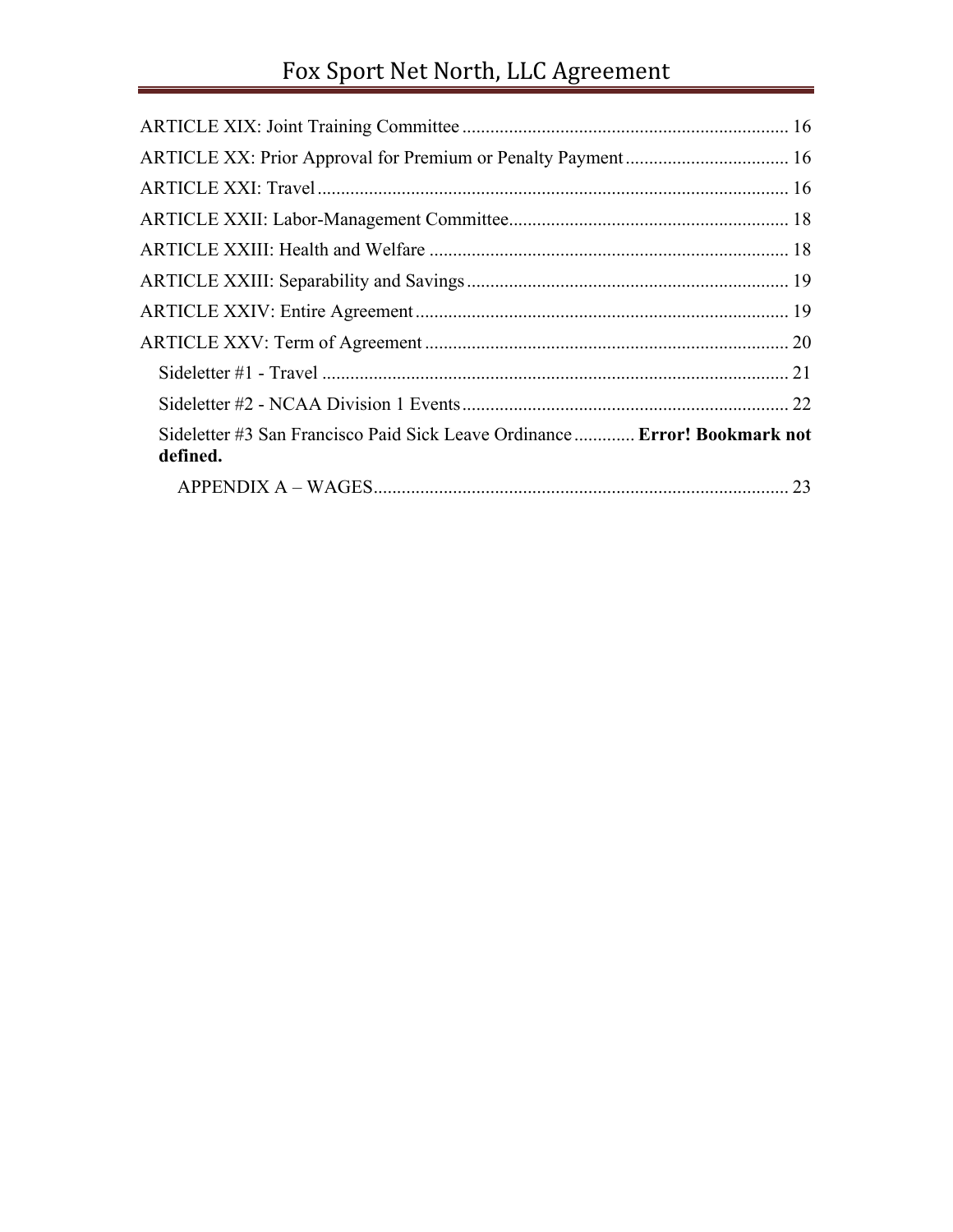This Agreement is made and entered into on July 1, 2020, by and between Fox Sports Net North, LLC ("Fox", "Employer" or "Company") and the International Alliance of Theatrical Stage Employees, Moving Picture Technicians, Artists, and Allied Crafts of the United States, Its Territories, and Canada, AFL-CIO, CLC ("IATSE" or "Union") as follows:

#### **ARTICLE I: Recognition, Jurisdiction, and Application of Agreement**

a. The Employer hereby recognizes the IATSE as the exclusive bargaining representative and agent for all freelance operators employed by The Employer and engaged through its Minneapolis office as technical production crew members, in the job classifications described below, in connection with the live broadcast or recording of sporting events. This recognition is restricted to The Employer and shall not be deemed to extend to any parent, affiliate or subsidiary corporation of The Employer, or to any operations of The Employer outside of those described herein.

b. Inclusions: Technical Director (TD), Audio Mixer (A1), Audio Assistant (A2), Video Controller (V1), Graphic Operators, Graphic Coordinators, Camera Operators (stationary, mobile, and remotely operated), Capture/Playback Operators (CPO), Score Box Operators, Utility Technicians, Stage Managers, Statistical personnel (e.g. Statisticians) and others in similar technical positions.

c. Exclusions: All other persons and categories are excluded, such as employees covered under other collective bargaining agreements, maintenance personnel (e.g., Maintenance Engineers), transportation personnel (e.g., Drivers, Driver - Technicians) clerical personnel (e.g., Runners, Messengers, management/supervisory personnel (e.g., Associate Producers, Unit Managers, Technical Managers), and security personnel.

d. This Agreement is intended to cover the employment of the above technicians for professional sporting events and NCAA Division 1 events. If the employer is engaged to crew events other than defined above, the parties shall meet and confer with the designated Union Representative as to the appropriate wages, terms, and conditions for the event in question. The wage scales and working condition provisions of this Agreement shall be minimums and employees shall not be precluded from obtaining better conditions than those outlined in this Agreement. Any employee enjoying such better conditions shall not have their wages or working conditions reduced as a consequence of this Agreement.

e. Listing of the above classifications is not intended to create individual or collective exclusive jurisdictions, staffing requirements or manning requirements. There is full interchange of duties and cooperation among the crew, and also between the crew and other personnel who are involved in or responsible for the production.

#### **ARTICLE II: Union Security**

a. Within thirty (30) calendar days of initial hire of any employee covered by this Agreement, Employer shall notify IATSE of the name, address, social security number, date of hire, classification, dates of employment and gross wages earned by each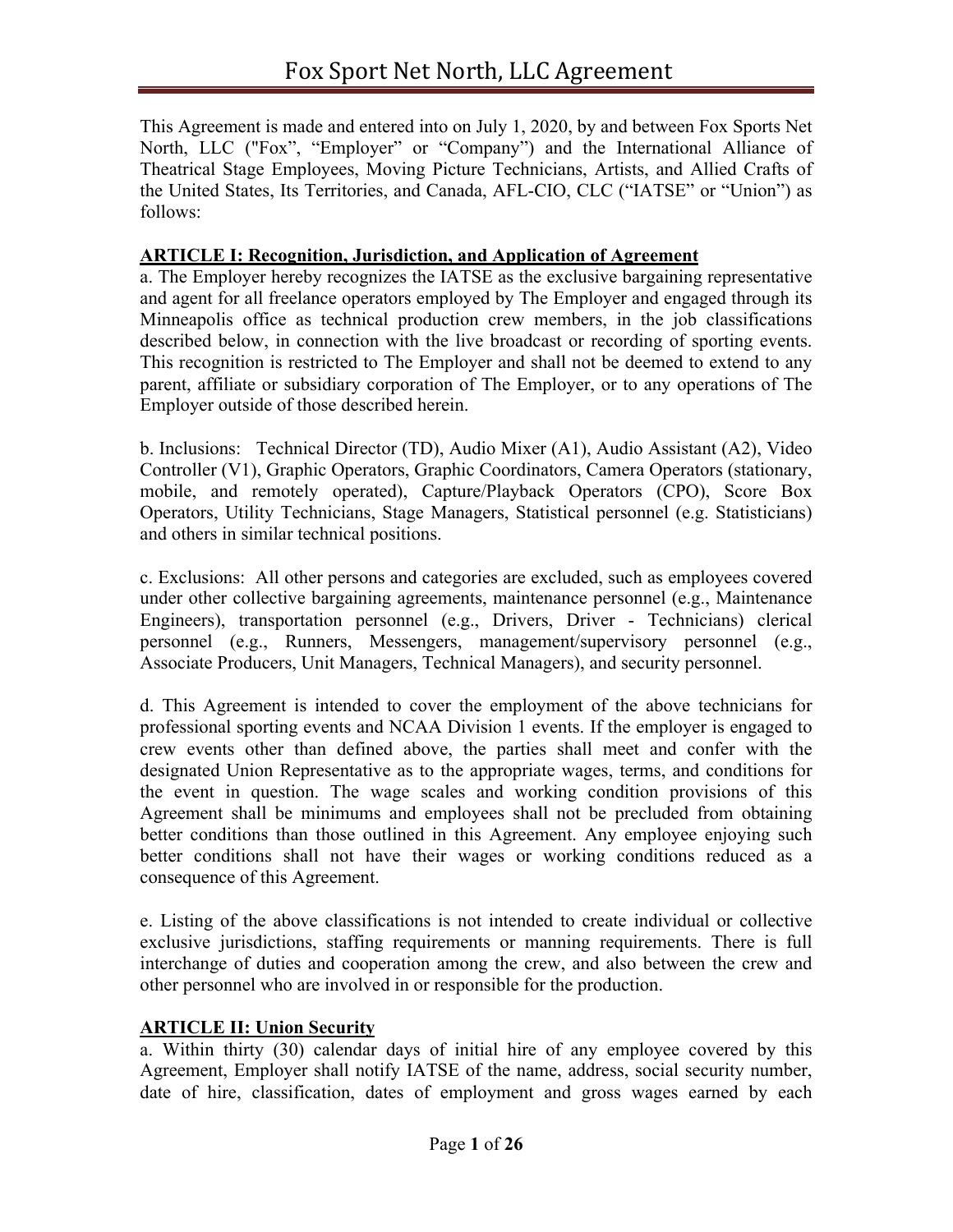employee on an ongoing basis. Any employee who is engaged by the Employer within the above-described bargaining unit for a cumulative (may be non-consecutive) total of thirty (30) actual work days within any two consecutive calendar years is required, as a condition of continued employment, to meet the financial obligations of Union membership, such amount of dues and initiation fees normally required by that local. Any employee who fails to comply with the above obligations within two weeks after having received an appropriate written notice of delinquency from the Union (with copy to the Employer) shall be deemed ineligible for future engagements by the Employer. Written notice of such ineligibility shall be given by the Union to the Employer, with a copy to the employee.

b. The Employer agrees that it will deduct Union dues payments from all wages earned by employees covered by this Agreement. The Union shall notify the Employer of the amount to be withheld from the employee's wages, and will maintain a signed dues deduction authorization form for each employee. The Union will make such authorizations available to the Employer effective with the start date of this Agreement, and thereafter on an annual basis. The Union will also submit to the Employer, on an ongoing basis, a list of all employees who have chosen to withdraw their authorization of said check-off forms.

c. The foregoing obligations are to be interpreted and applied consistent with applicable law. The IATSE shall indemnify and hold harmless against any claims or liability arising from Employer's compliance with any IATSE request to terminate an employee pursuant to section "a" of this Article.

## **ARTICLE III: No Sub-Contracting**

a. The Employer may not subcontract with third parties for the performance of work within the scope of this Agreement, unless the Employer determines that insufficient qualified freelancers are available in the market, or that special skills or equipment is needed and cannot be supplied by the Employer.

b. Thirty (30) days prior to implementing substantive changes in past practices with respect to staffing/manning requirements or to subcontracting, the Employer shall give notice of such intended changes and the opportunity to discuss the situation prior to implementation. The requirements of this paragraph are not applicable to subcontracting caused by equipment limitations.

## **ARTICLE IV: Management Rights**

The Union recognizes the Employer's inherent and traditional right to manage its business, to direct the work force and to establish and modify the terms and conditions of the employee's employment, except as such right is expressly limited by specific provisions of this Agreement. The exercise of these management rights is vested exclusively with the Employer. All matters not specifically and expressly controlled by language of this Agreement may be administered for its duration by the Employer in accordance with such policy or procedure as the Employer from time to time may determine.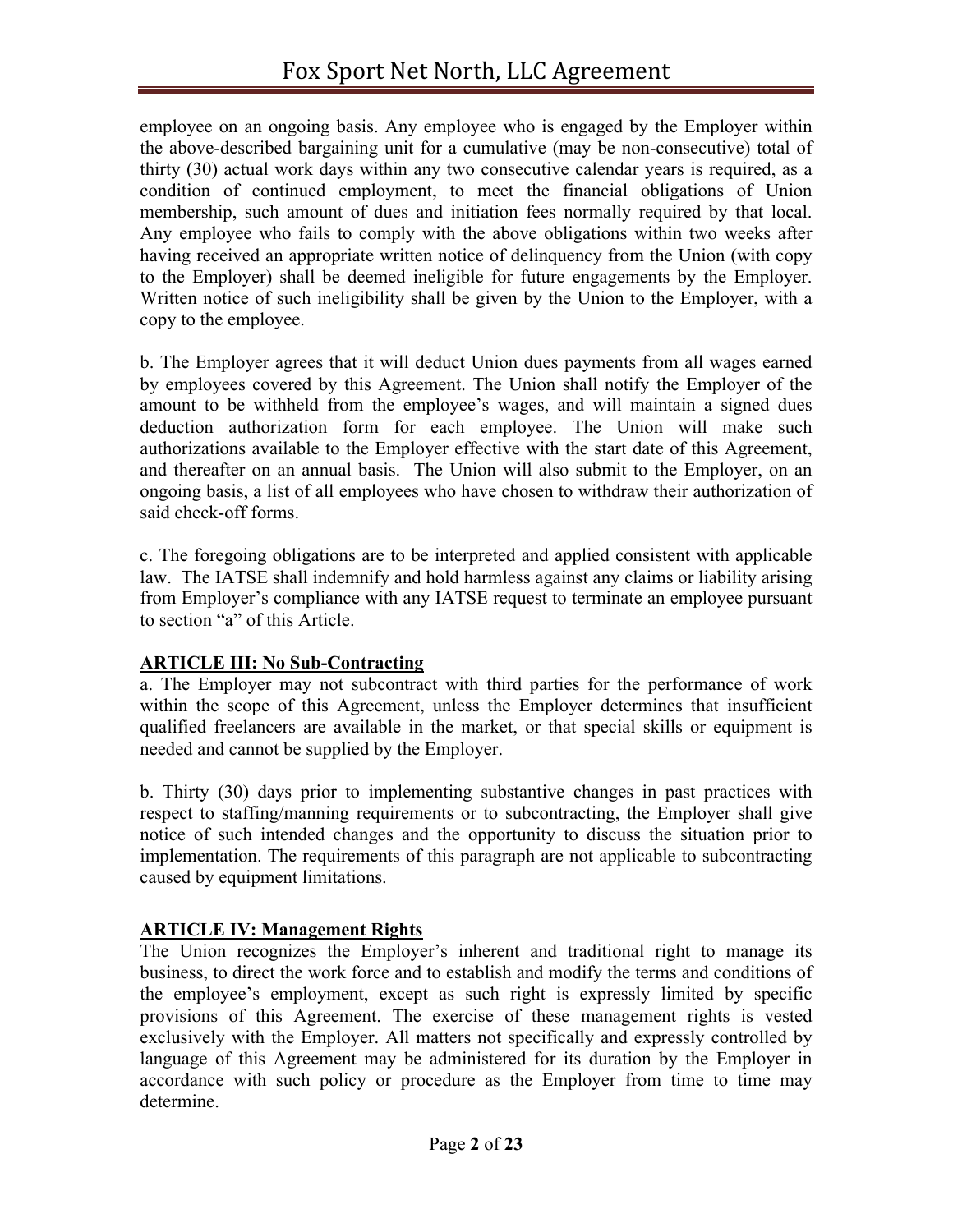Specifically, and without limiting the generality of the foregoing, the Employer has the sole exclusive right:

- To hire, suspend, transfer, promote, demote and discipline employees and to maintain and improve their discipline and efficiency;
- To lay-off, terminate, or otherwise relieve employees from duty;
- To eliminate, change or consolidate jobs;
- To install new jobs;
- To direct the methods and process of doing work and to introduce new and improved work methods or equipment;
- To determine the location where work is to be performed;
- To determine the starting and quitting times, the time for lunch and rest breaks, the number of hours to be worked; and
- To make and modify rules and regulations that the Employer deems necessary for the conduct of its business and to require their observance.

## **ARTICLE V: Hiring and Hiring Practices**

a. To the extent that the Employer is in need of qualified persons to perform work covered by this Agreement, it will give first consideration for employment to employees registered to work with the Union. The Employer agrees to hire based on fair and equitable criteria.

b. The Employer shall maintain a hire list of experienced personnel.

c. Experienced personnel shall staff all events unless training arrangements are made in advance.

d. The Union agrees that it is and will continue to be an open Union and that it will keep its membership rolls open and will offer membership to all eligible employees engaged by the Employer. The Union agrees not to impose any fees in excess of the maximum fees required of members of the Union upon eligible employees of the Employer who wish to join the Union or wish to be represented by the Union.

## e. Employee Cancellations:

If an employee has been offered an event to work and the employee confirms such assignment, the employee may not cancel unless a replacement satisfactory to the Employer has been found. The Employer shall assist the employee by providing names and phone numbers of other workers that would be acceptable replacements, but it is the responsibility of the employee to find the replacement. Criteria for such "satisfactory replacement" shall consist of an individual:

- 1) Being on referral list in the specific craft;
- 2) Having previously worked for the client in that position without issue; *and*
- 3) Confirmation that the replacement employee is available and willing to work.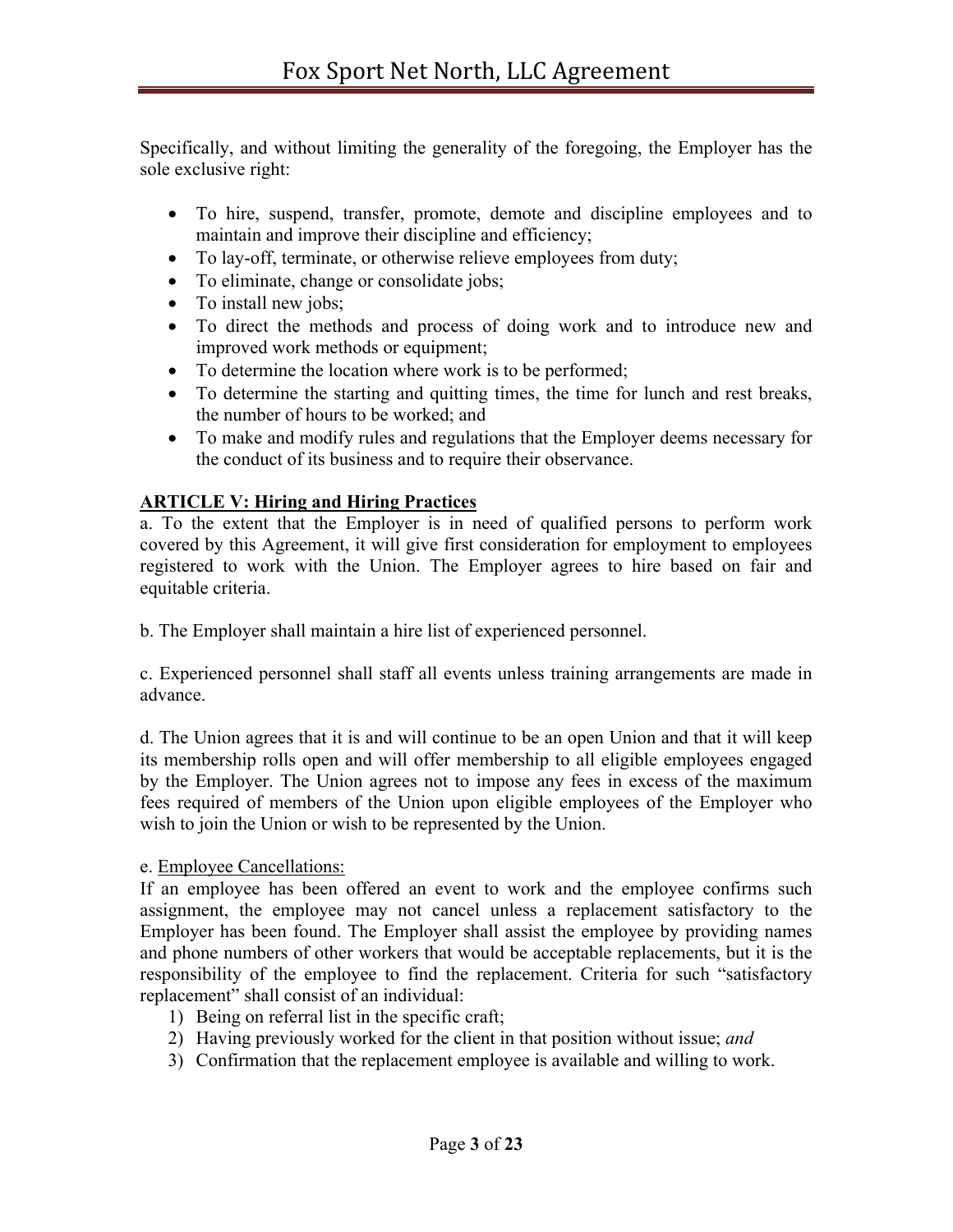Employee will give notice of replacement to Employer at the earliest reasonable opportunity. If the Employer deems the identified replacement to be unsatisfactory, Employer must respond to the employee within forty-eight (48) hours of such notice, or, where notice of replacement is received after Employer's business hours, Employer shall have until the end of the second business day to respond. On timely response by Employer,

- the original employee will be responsible for the committed shift and may continue to seek a suitable replacement or resolve himself/herself to work the committed shift; *or*
- Employer may release original employee from the booking and hire from outside the referral list, in which case such non-referral hire will not count as one (1) of the Employers referral list exceptions detailed in section "h" of this Article.

If Employer does not respond to employee within forty-eight (48) hours or the end of the second business day, the identified replacement is considered to be suitable and employee is released.

This Article shall not apply to cancellations due to medical or other emergencies. The Union agrees that if an employee cancels for medical reason or other emergency, it will assist the Employer in obtaining proper verification from the employee.

Employees subject to this Agreement hereby agree that they will not accept bookings for which they have or are aware of a previous scheduling conflict. If the Employer agrees to accept responsibility for a substitution, no further action is needed on behalf of the employee.

## f. The Referral List:

The Union will maintain and provide the Employer a Referral List of qualified individuals as well as the positions for which each is qualified. Inclusion of an individual on the Referral List constitutes a representation by the Union that it has examined the experience and qualifications of that individual and has determined that the person is qualified to perform the jobs indicated. The Union will accept to the Referral List all qualified employees of the Employer without discrimination of any kind and regardless of Union membership.

## g. **Preference of Employment**:

To the extent that the Employer is in need of qualified persons to perform work covered by this Agreement, it will give preference of employment, provided qualifications as determined by the Employer are acceptable, to employees currently referred for work by the Union (the Referral List) so long as a qualified person is available. The Union agrees that the Employer is not obligated to recognize seniority when hiring from the Referral List.

## h. Irregularities and Exceptions:

The Employer may hire any person for one (1) workday outside of the Referral List, but such person must be referred to the Union for inclusion on the Referral List if their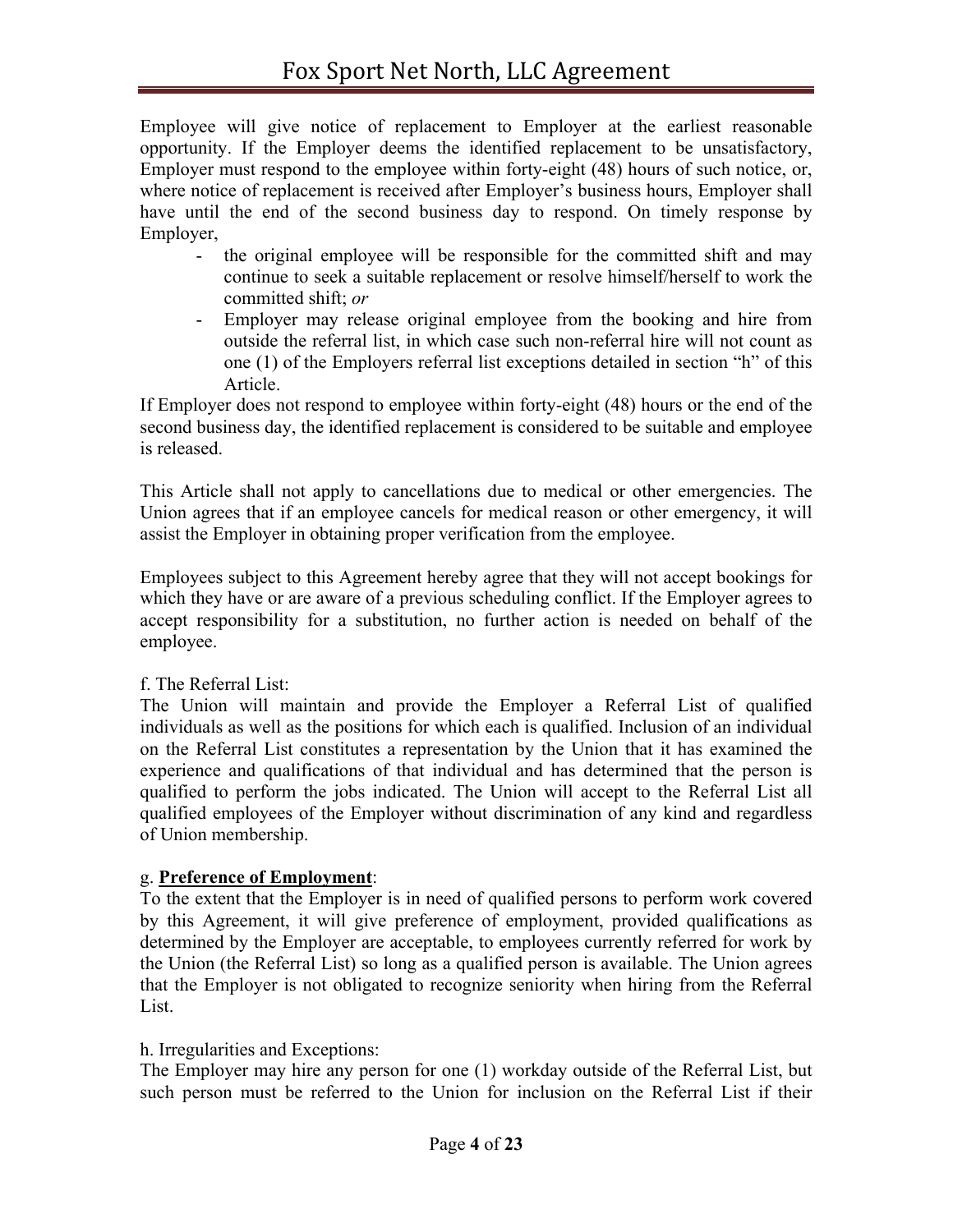performance was deemed to be acceptable by the Employer. The Employer may hire anyone at any time even if not on the Referral List, but such hires are limited to an aggregate of ten (10) days of hire per year. Employees who travel in as employees of a team or rights holder from another market do not count toward this aggregate number of ten (10) days of hire per year.

## i. The Hire List:

The Employer shall maintain their own Hire List based on fair and equitable criteria applied uniformly to each person on the Referral List. The Employer and the Union agree that qualified, experienced personnel as determined by the Employer, shall staff all positions unless training arrangements have been made in advance.

j. The parties shall meet at least quarterly to discuss any crewing concerns that may arise. A designated representative of the IATSE and the person within the Company responsible for crewing, along with other Employer representatives as may be deemed necessary shall be at this meeting. If crewing concerns arise between quarterly meetings, either side may call a meeting by sending the other written notice. Within ten days of such notice a meeting must be scheduled to take place.

## **ARTICLE VI: Discipline and Discharge**

a. The Employer maintains the right to make and modify reasonable work and conduct rules and require their observance.

b. Whenever disciplinary action is taken, the Employer agrees to issue a "Notice of Termination" or a "Notice of Discipline" letter to the Union and affected Employee. The Union agrees that the issuance of "Notice of Termination" and/or "Notice of Discipline" letter is a management decision; however, no employee shall be disciplined or discharged without just cause. Before issuance of either letter referred to above, management will offer the employee the right to schedule a meeting. The employee may bring a Union Representative to such meeting.

## **ARTICLE VII: No Discrimination**

The Employer and the IATSE agree that in applying the terms of this Agreement there will be no unlawful discrimination based upon race, color, religion, gender, sexual orientation, age, national origin, or other statutorily protected status. The Arbitration provisions of this Agreement shall not apply to this Section if an Employee has recourse via State or Federal agencies of competent jurisdiction.

## **ARTICLE VIII: No Strike, No Lock Out**

During the term of this Agreement, there shall be no strikes or picketing by the Union or Lockout of Employees by the Employer. It shall be understood by and between both parties to this Agreement that a lawful IATSE picket line, sanctioned by the International President, shall not constitute cause for discipline as defined by this Agreement.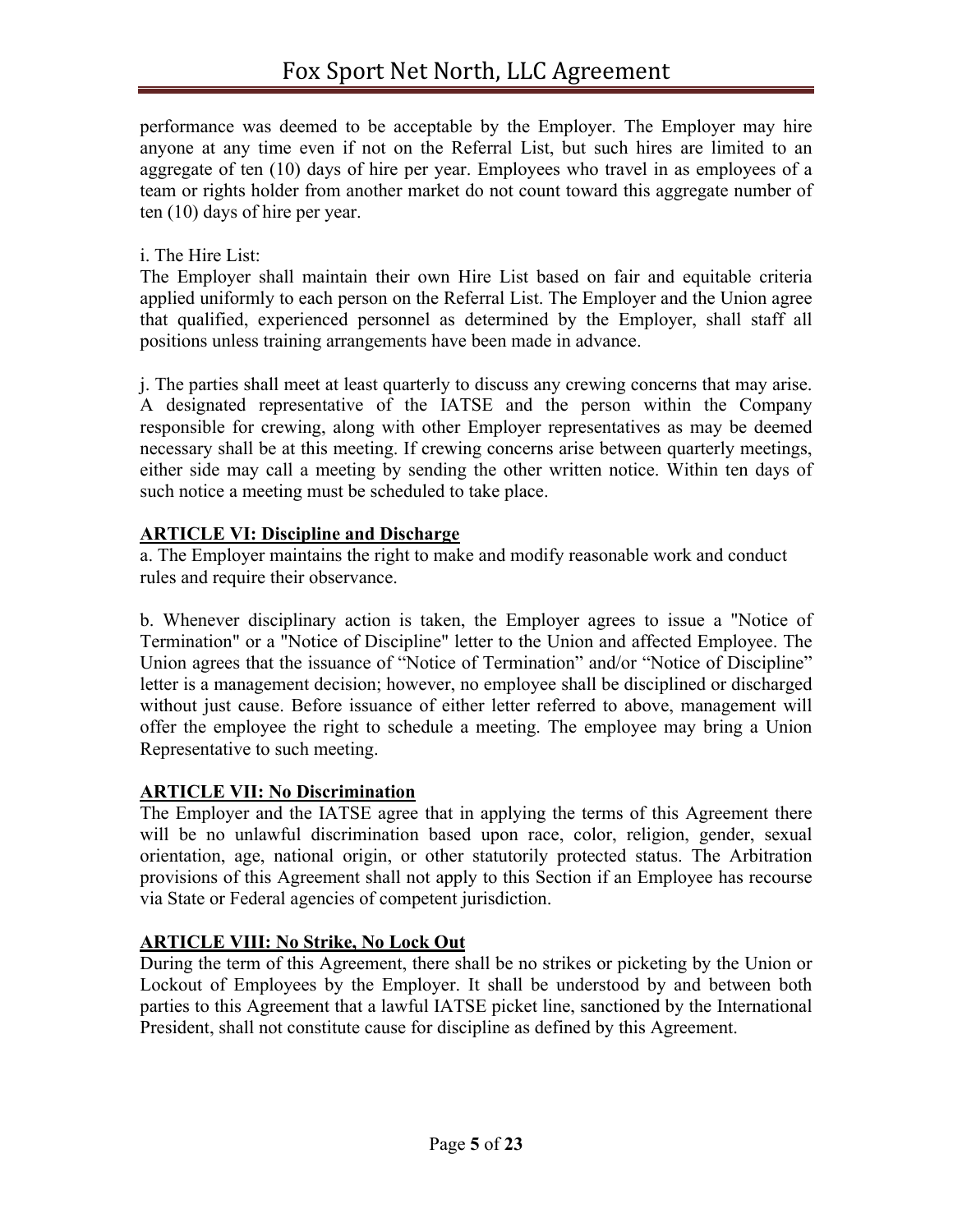## **ARTICLE IX: Stewards**

The Union may appoint one steward for each production. No steward shall be subject to penalty, discipline, layoff, or discharge for any act in the performance of their duties as steward and acting by the authority of the Union, provided they continue to perform their job responsibilities in an acceptable manner.

## **ARTICLE X: Access**

Representatives of the Union shall be permitted reasonable access to all sites where persons covered by this Agreement are performing services. The Employer is not responsible for restricted admittance policies, but will use its best efforts to assist Union Representatives with access difficulties.

## **ARTICLE XI: Grievance and Arbitration**

a. In the event that the IATSE or the Employer contends that the other party has violated a provision of this Agreement, the following procedures shall be applicable:

1. Within ten (10) business days of the time the employee, Employer or the Union knew (or reasonably should have known) of the event giving rise to the grievance, the appropriate party must give written notice to the other party of the claim.

2. A representative of the IATSE and a designated representative of the Employer shall, within ten (10) business days after service of notice of the claim, meet and discuss the matter and attempt to effect a settlement of said controversy or dispute. Any agreement arrived at by such representatives shall be final and binding.

3. In the event that such controversy or dispute is not settled by the Employer and the IATSE within twenty (20) working days after the written notice given pursuant to paragraph (1) above, or within ten (10) business days after the meeting referred to in paragraph (2) above, then such controversy or dispute may be submitted to arbitration. The demand for arbitration must be made in writing, no later than forty (40) business days after written notice referred to in paragraph (1) above. Each party shall bear half the cost of the arbitrator's fees and expenses.

4. The parties shall first attempt to agree upon an arbitrator. If such agreement is not reached the arbitrator shall be selected from a list obtained from the American Arbitration Association by alternate striking of names with the Union going first.

b. Processing a claim or discussing its merits shall not be considered a waiver of a defense that the matter is not arbitrable or that it should be denied for reasons which do not go to the merits.

c. The arbitrator shall have no power to modify, add to, or subtract from the terms of this Agreement, but shall only determine whether the Agreement has been violated in the manner alleged in the grievance, and, if so, what the remedy should be within the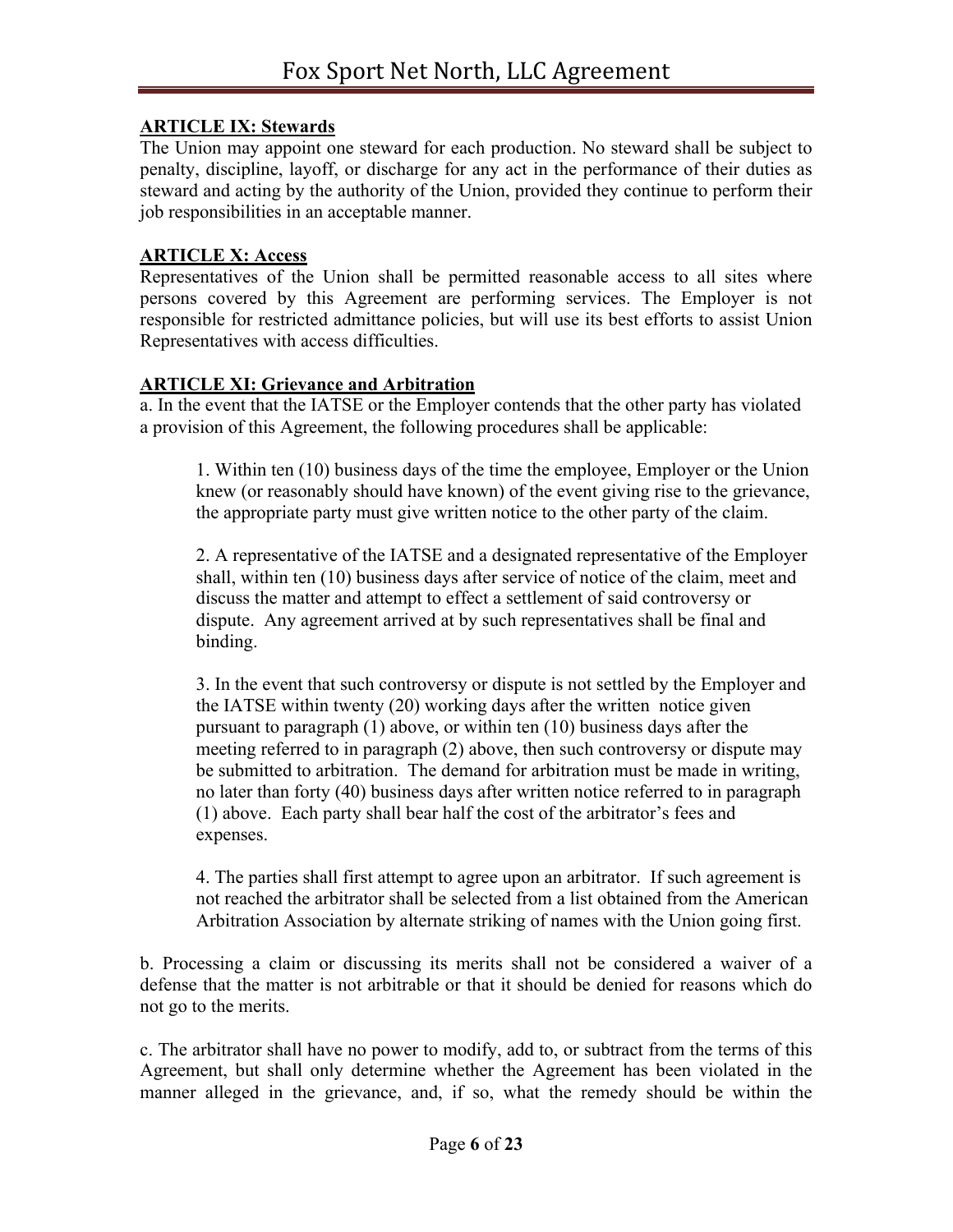meaning of the Agreement.

d. The Employer is not bound by any past practices or understandings except to the extent such past practices or understandings are specifically stated in this Agreement. Past practice may be used in interpreting or applying an express term of this Agreement, but shall not be used to add or modify the express terms of the Agreement.

e. The decision of the arbitrator, within the limits indicated above, shall be final and binding upon the grievant and all parties.

f. The grievance and arbitration procedure is to be the sole and exclusive remedy for any claimed breached of this Agreement or any other grievable dispute relating to the employment by the Employer of employees covered by this Agreement.

g. If a grievance is not processed at any stage in accordance with stated time limits, it shall be deemed withdrawn. All time limits are subject to extension, but only by mutual written agreement.

## **ARTICLE XII: Minimum Conditions**

a. Wages:

The minimum wage rates, and wage increases, shall be as outlined in "APPENDIX A".

b. Work Day:

A regular work day shall be computed by totaling the number of hours between the time an employee reports to work and the time the employee is dismissed by the management representative on site at the end of such work day, including meal periods. Employer shall provide employee forty-eight (48) hours' notice of their report to work time ("call time").

c. 10 Hour Minimum Call:

Except as noted immediately below, all employees shall be guaranteed at least ten (10) hours of paid work.

The Minimum Call for Statisticians shall be  $s$ ix  $(6)$  hours of paid work

d. Work Week:

The workweek is currently defined as Monday through Sunday. The workweek may be amended from time to time, not to exceed two (2) times per calendar year, upon a thirty (30) day notification to the Union. If any party wishes to discuss this provision, such meeting will occur within the thirty (30) day notification period.

e. Overtime:

1. Employees shall receive overtime of time and one-half  $(1\frac{1}{2}x)$  times their regular rate for all work in excess of ten (10) elapsed hours from their "in time" on any workday.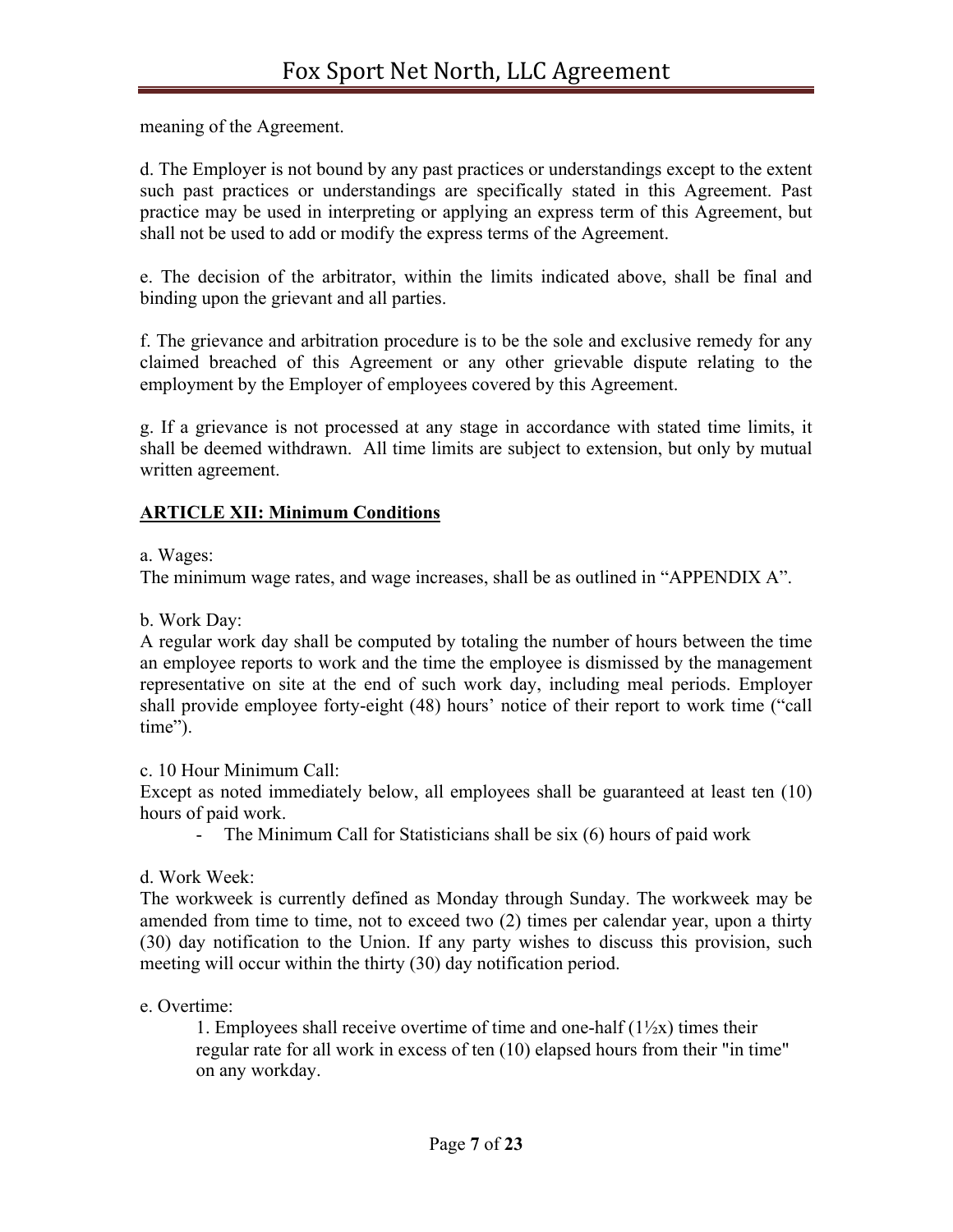2. Employees shall receive double time of two (2x) times their regular rate for all work in excess of thirteen (13) elapsed hours from their "in time" on any workday.

#### f. Pyramiding:

It is specifically understood that there shall be no pyramiding of over-time pay made under any of the provision of this agreement. Any payment categorized/described as a "Penalty" due under this Agreement shall not be considered "Pyramiding."

#### g. Double Header / Multiple Events:

1. A regular double header will have a fourteen (14) hour minimum call with overtime being paid after ten (10) hours of actual work in accordance with the overtime provisions of this Agreement.

2. Employees will be notified at least one (1) week in advance regarding the existence of multiple events in a single day. Such employee will be given the option to decline without retribution.

3. A "day-night double header" where the arena is cleared of patrons and a separate ticket is purchased for the second event, employees shall be paid two (2) 10-hour minimum calls.

4. Employees who are engaged for two (2) separate events in the same day (e.g., baseball then hockey) shall be paid as two (2) 10-hour minimum calls. The overtime provisions after ten (10) hours in one workday do not apply until after ten (10) hours have been worked.

#### h. Meal Periods:

1. All meal periods shall be compensated and will be one (1) hour in length. The meal period shall be scheduled as near to the midpoint in the workday as possible and not to exceed the 6th elapsed hour from the employee's "in time" or return to work from a previous meal break.

2. In the event a crewmember misses a meal break due to work, they will be compensated an additional hour at one and one-half  $(1 \frac{1}{2}x)$  times their straight time rate of pay.

#### i. Rest Periods:

1. All technicians shall be granted at least two ten (10) minute breaks plus a meal break during a ten-hour shift. The Employer will not unreasonably deny a relief breaks when necessary.

2. Employees shall be given ten (10) continuous hours off between the time of dismissal and reporting for the next day's work. This rule shall apply to employees traveling from one assignment to another, unless early travel is at the employee's request and later arrangements are available. If less than ten (10)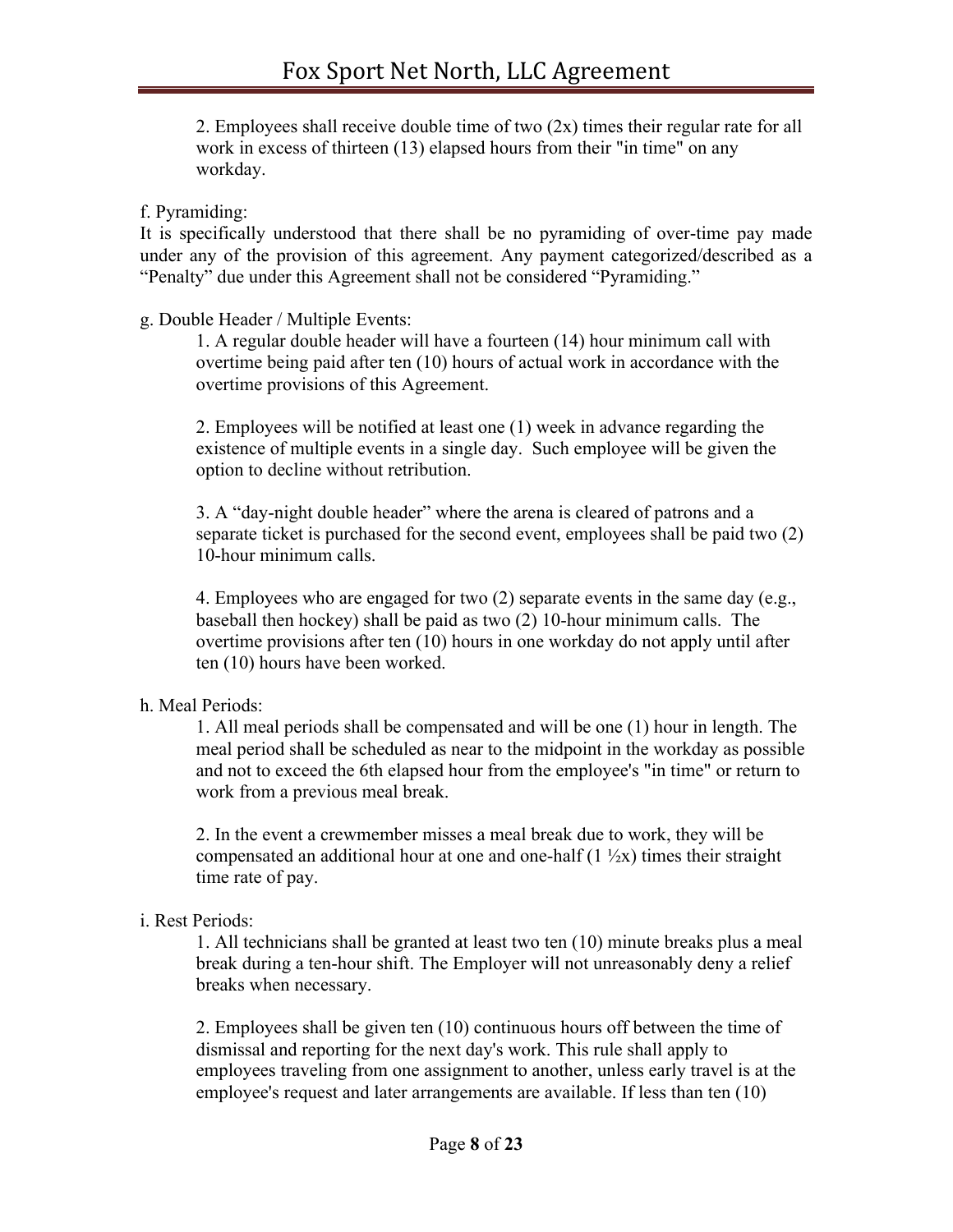hours in between calls are given, the employee and the Employer shall mutually agree to one of the following remedies:

- A premium of one and one half  $(1/\chi x)$  times the employee's rate shall be paid for hours invading the ten (10) hour rest break.
- The Employer shall provide nearby housing.
- Provide transportation to or from home, the event, or the airport.
- Provide and adjusted call time. The adjusted call time will also count as the employee's "in time" for the day.

3. Employees that must travel after working hours shall be given adequate time and appropriate facilities to clean up before traveling whenever practical to do so.

j. Cancelled Calls:

1. If the Employer cancels an assignment of a previously booked employee the Employee shall be compensated one half (.5) of their day rate for less than seventy-two (72) hours' notice, and a full day rate for less than forty-eight (48) hours' notice. If the employer offers (or finds a third party to offer) the employee another job during that same time period, no additional fee shall be due as long as the job compensation and circumstances relating to that job are equal to the cancelled call.

2. In the event that operations are temporarily curtailed in whole or part, neither party shall be liable in damages for any delay or default in performing hereunder if such delay or default is caused by conditions beyond its control including, but not limited to Acts of God, strikes, wars, riots, or events which frustrate the purpose of broadcast or make it impossible to continue operations.

k. Parking:

Employees' actual parking costs shall be reimbursed by Employer up to \$20.00 per event. All parking reimbursements must be submitted to the Employer within two (2) weeks from the conclusion of the event.

## **ARTICLE XIII: Holidays**

a. The following shall be deemed holidays, irrespective of the day of the week on which the holiday may fall: 4<sup>th</sup> of July, Labor Day, Thanksgiving Day, Christmas Day, New Years' Day, and Memorial Day. Additionally, Christmas and New Years' holiday shall start on 6:00 p.m. the day preceding the holiday and end on midnight at the end of the actual holiday.

b. If an employee is engaged to work or travel on any of the holidays listed above, the employee will be compensated at the rate of one and one-half (1.5x) times their applicable rate of pay for the daily guarantee.

## **ARTICLE XIV: Payment of Wages**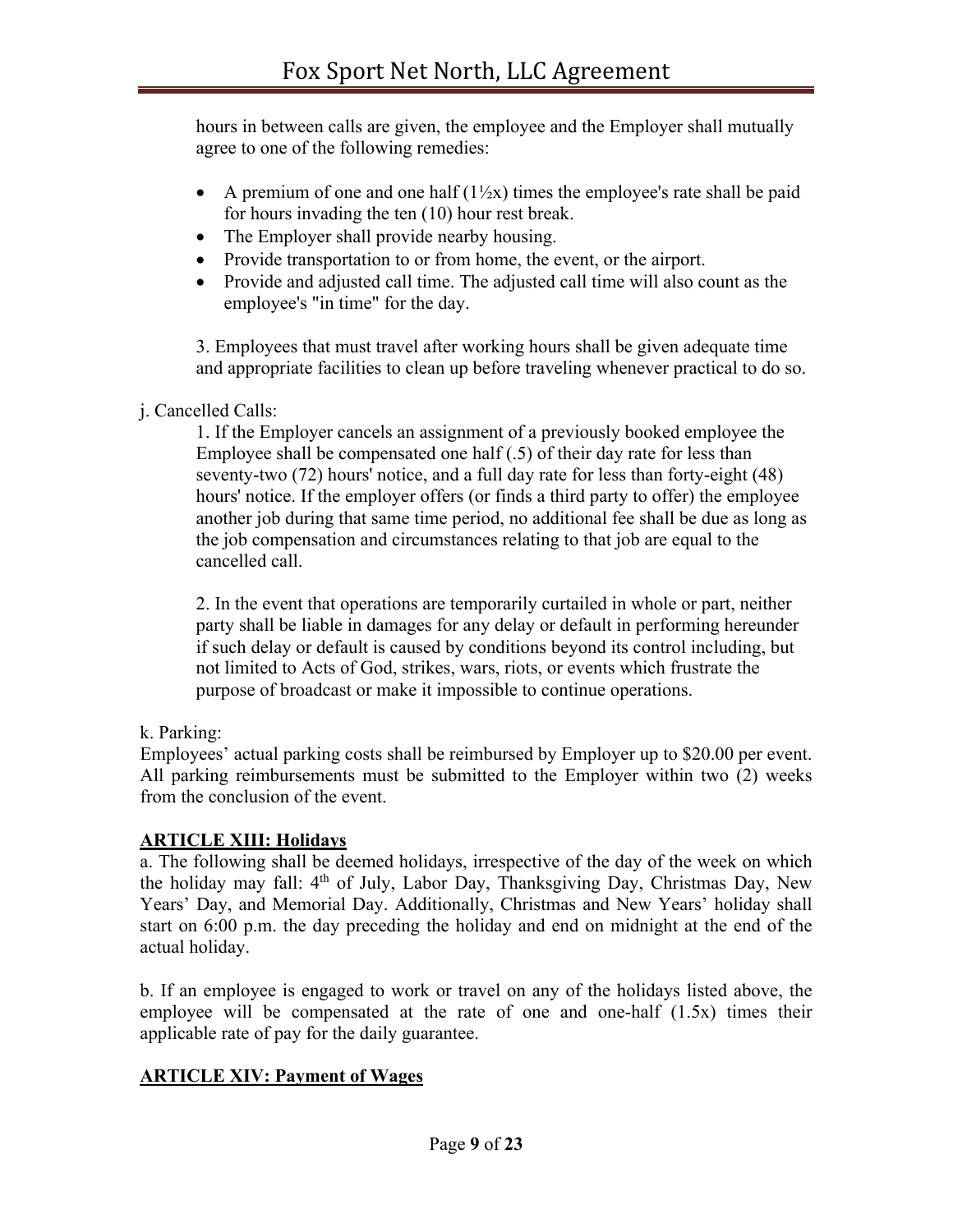a. At no time shall the duties of any employee covered by this Agreement include the handling of Company cash.

b. The Company shall institute the practice of sending detailed information to each employee providing a breakdown of all monies and benefits paid and deducted, from the previous pay period.

c. Employer shall maintain a regular payroll period and employees shall be paid on a twice-monthly basis, assuming employees have performed work during the half of the month corresponding to the pay date.

#### **ARTICLE XV: Job Classifications**

a. Technical Directors (TD): Shall work under the direction of the Producer, Director, Engineer-in-Charge, and/or Crew Chief to implement their instructions for providing the visual portion of the telecast. The Technical Director shall have the required skills to program and operate the required switcher, DVE's, capture/playback equipment/fast forward channel outputs, still store, and other related equipment necessary to fulfillment of their job skills/responsibilities. Additional skills include, but are not limited to: layout of the monitor wall and tallies, coordination of the tech schedule, and performing fax and transmission checks.

b. Audio Mixers (A1**)**: Shall work under the direction of the Producer, Director, Engineer-in-Charge, and/or Crew Chief to implement their instructions for providing the audio and communications portion of a telecast. The Audio A1 shall have the required skills to program and operate the required audio board and other equipment related to mixing, editing, dubbing, transferring, routing, and patching of the required audio, communications, and RF portion of a telecast and to operate/perform other related equipment/services necessary to the fulfillment of their job skills/responsibilities. Additional skills include, but are not limited to: running and interfacing of multiple building-to-truck, truck-to-truck, and other interconnect cabling and performing fax and transmission checks.

c. Audio Assistants **(**A2**)**: Shall work under the direction of the Producer, Director, Engineer-in-Charge, and/or Crew Chief to implement their instructions for providing the audio portion of a telecast. The Audio A2 shall have the required skill to setup and troubleshoot microphones, intercom, and cabling related to the audio, communications and RF portion of a telecast and to operate/perform other related equipment/services necessary to the fulfillment of their job skills/responsibilities. Additional skills include, but are not limited to: assisting/relieving the A1 with their direct skills as may be required and running and interfacing of multiple building-to-truck, truck-to-truck and other interconnecting cabling.

Audio:

1) On a show where there are two (2) or more "on camera" positions used back to back during a single production (e.g. interviews or commentary using headsets, shotgun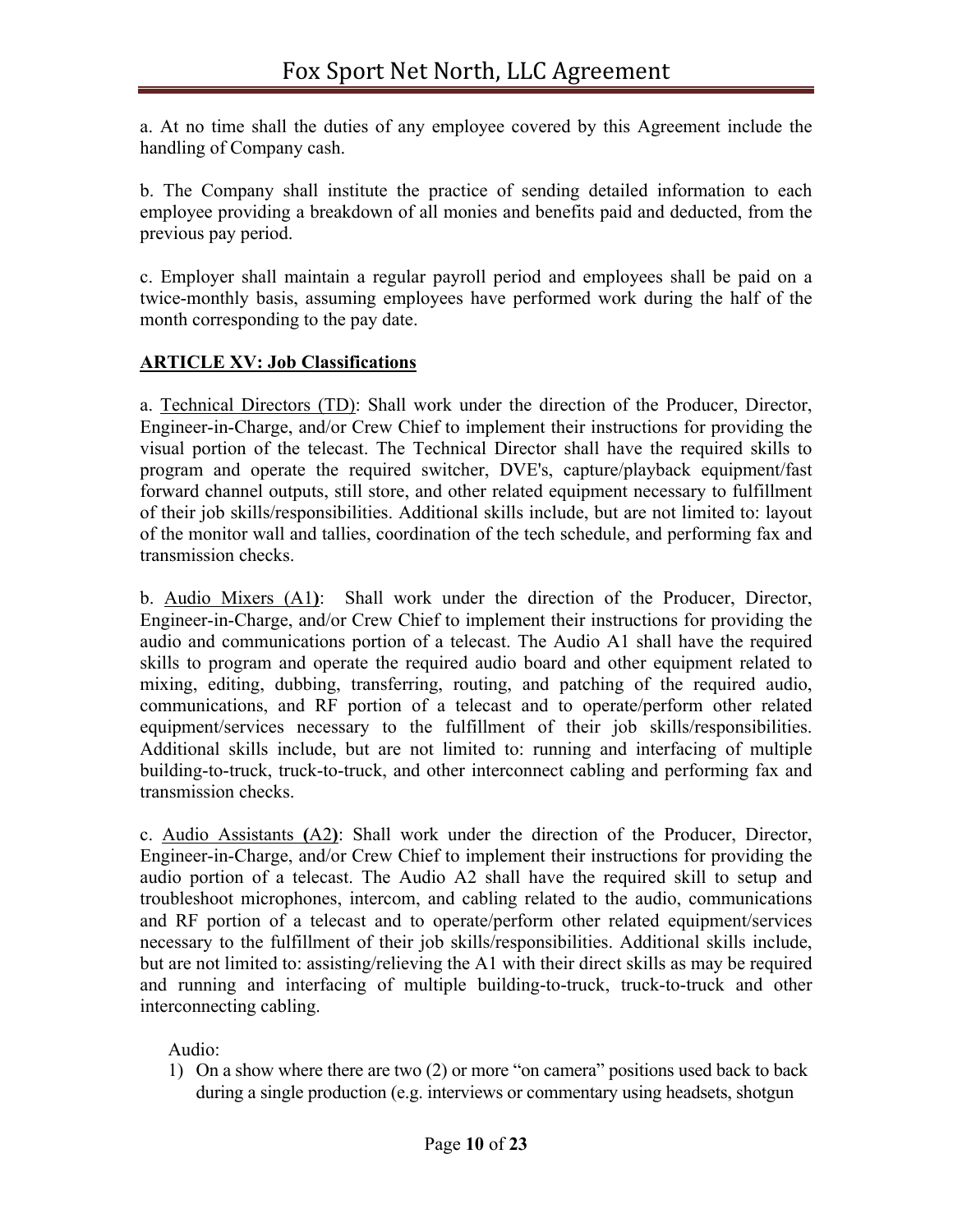mics, stick mics, etc.), the company shall engage at least two Assistant Audio Technicians.

- 2) At least two (2) audio assistants shall be employed on productions utilizing RF equipment.
- 3) Audio Assistants shall not be asked to perform the duties of the stage manager, or operate cameras.
- 4) For dual feeds there will be a separate audio crew.
- 5) At least one (1) Audio A2 will be employed for each production.

d. Video Controller**s (**V1**)**: Shall work under the direction of the Producer, Director, Engineer-in-Charge and/or Crew Chief to implement their instructions for providing the image portion of a telecast. The V1 shall have the required skills to execute camera and video cabling, connections, and patching, to maintain images to broadcast standards, and to operate/perform other related equipment/services necessary to the fulfillment of their job skills and responsibilities. Additional skills include, but are not limited to: running and interfacing of multiple building-to-truck, truck-to-truck, and other interconnect cabling.

e. Assistant Video Controller (V2): Shall work under the direction of the Video Controller (V1), Producer, Director, Engineer-In-Charge and/or Crew Chief to implement their instructions for providing the image portion of a telecast. The Assistant Video Controller (V2) shall have the required skills to execute camera and video cabling, connections, and patching; to maintain images to broadcast standards; and to operate/perform other related equipment/services necessary to the fulfillment of their job skills and responsibilities. Additional skills include but are not limited to: assisting/relieving the V1 with their direct skills as may be required; running and interfacing with multiple building-to-truck, truck-to-truck, and other interconnected cabling.

Video:

- A single Video Controller can paint and/or iris no more than nine (9) cameras including color corrected feeds. Clock, scoreboard, and locked off POVS are not included unless the video controller is asked to actively color correct the POVS. After nine (9) cameras a second experienced video controller is required.
- In the event of a dual feed there shall be a second Video Controller engaged.
- Where a second Video Controller is engaged, they shall be assumed to share the overall video workload.

f. Graphics Operator: Shall work under the direction of the Producer, Director, Engineerin-Charge, and/or Crew Chief to implement their instructions for providing the graphics portion of a telecast. The Graphics Operator shall have the required skills to program, operate, and download the required graphics elements (manually or *via* download). The Graphics Operator will use a generator/computer to create, program, edit, and display graphics and operate perform other related equipment/services necessary to the fulfillment of their job skills and responsibilities.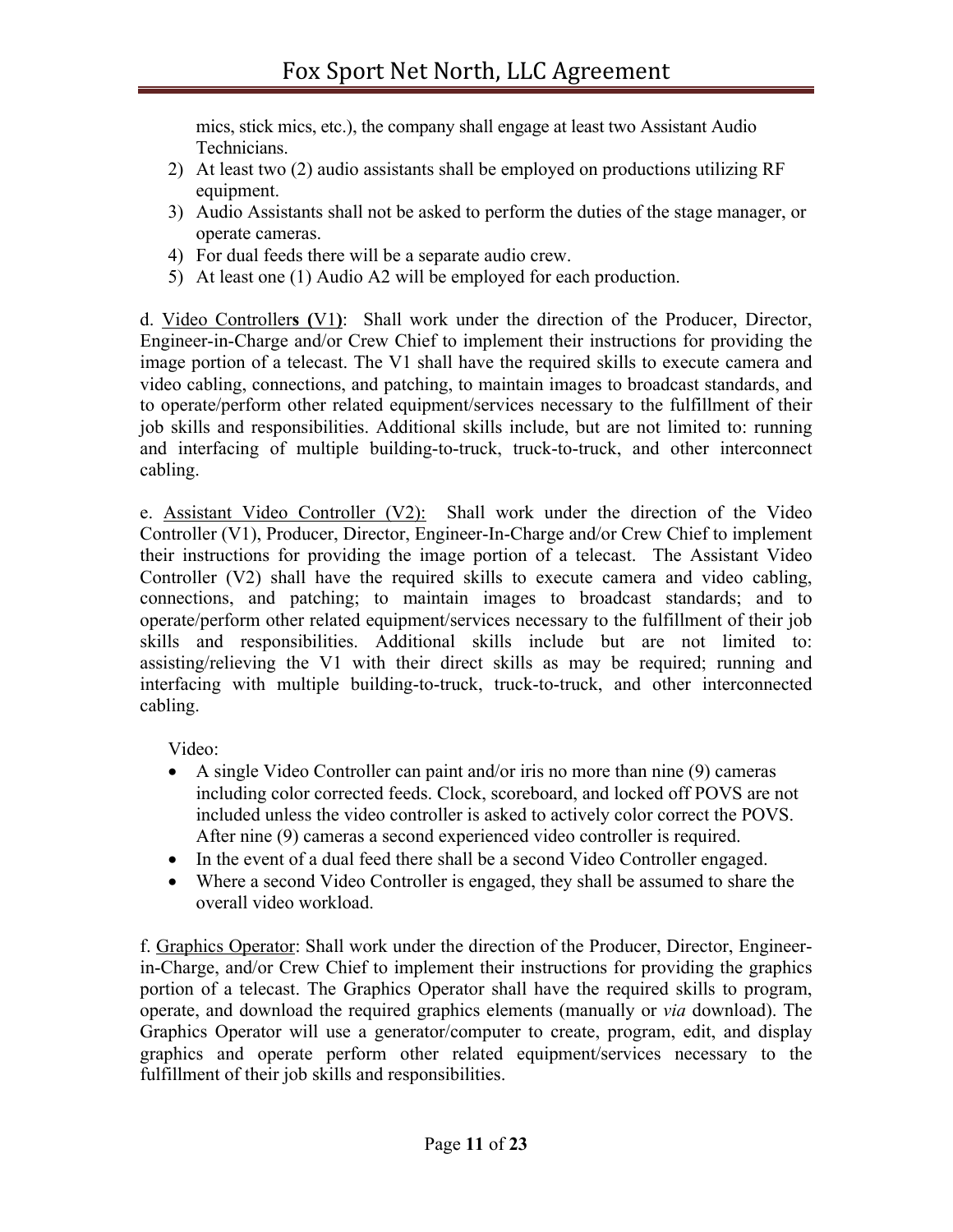Graphics:

• Graphics Operator shall receive an additional fifty dollar (\$50.00) fee if no Graphics Coordinator is hired.

g. Graphics Coordinator: Shall work under the direction of the Producer, Director, Engineer-in-Charge, and/or Crew Chief to implement their instructions for coordinating the graphics portion of a telecast. The Graphics Coordinator shall have the required skills to assist the Graphics Operator and/or coordinate the required graphics used on air and to operate/perform other related equipment/services necessary to the fulfillment of their job skills and responsibilities.

h. Hard Camera Operator: Shall work under the direction of the Producer, Director, Engineer-in-Charge, and/or Crew Chief to implement their instructions for providing hard studio-type camera operations. The Hard Camera Operator shall have the required skills to cable, assemble, and operate hard studio-type video cameras and assist with cabling and setup of video monitors, lighting, telestrator, and radar/speed gun. Operators shall have the ability to assist the Video Controllers and truck engineers in troubleshooting and to operate perform other related equipment/services necessary to the fulfillment of their job skills and responsibilities. Additional skills include, but are not limited to: running of multiple building-to-truck, truck-to-truck, and interconnect cabling.

i. Handheld Camera Operator: Shall work under the direction of the Producer, Director, Engineer-in-Charge, and/or Crew Chief to implement their instructions for providing handheld camera operations. The Handheld Camera Operator shall have the required skills to cable, assemble and operate handheld video cameras and assist with cabling and setup of video monitors, lighting, telestrator, and radar/speed gun. Operators shall have the ability to assist the Video Controllers and truck engineers in troubleshooting and to operate/perform other related equipment/services necessary to the fulfillment of their job skills and responsibilities. Additional skills include, but are not limited to: running of multiple building-to-truck, truck-to-truck, and other interconnect cabling.

j. Robotic Camera Operator: Shall work under the direction of the Producer, Director, Engineer-in-Charge, and/or Crew Chief to implement their instructions for providing remote-controlled camera operations. The Robotic Camera Operator shall have the required skill to cable, assemble, balance, operate, and tear down the robotic-style camera crane as well as the ancillary equipment that goes with robotics. The Robotic Camera Operator shall have the ability to assist the Video Controller(s) and truck engineers in troubleshooting and to operate/perform other related equipment/services necessary to the fulfillment of their job skills and responsibilities. Additional skills include, but are not limited to: running of multiple building-to-truck, truck-to-truck, and other interconnect cabling.

k. Jib Camera Operator: Shall work under the direction of the Producer, Director, Engineer-in-Charge, and/or Crew Chief to implement their directions to provide quality jib-camera maneuvers. The Jib Operator shall have the required skills to cable, assemble, balance, operate, and tear down jib-style camera crane as well as the ancillary equipment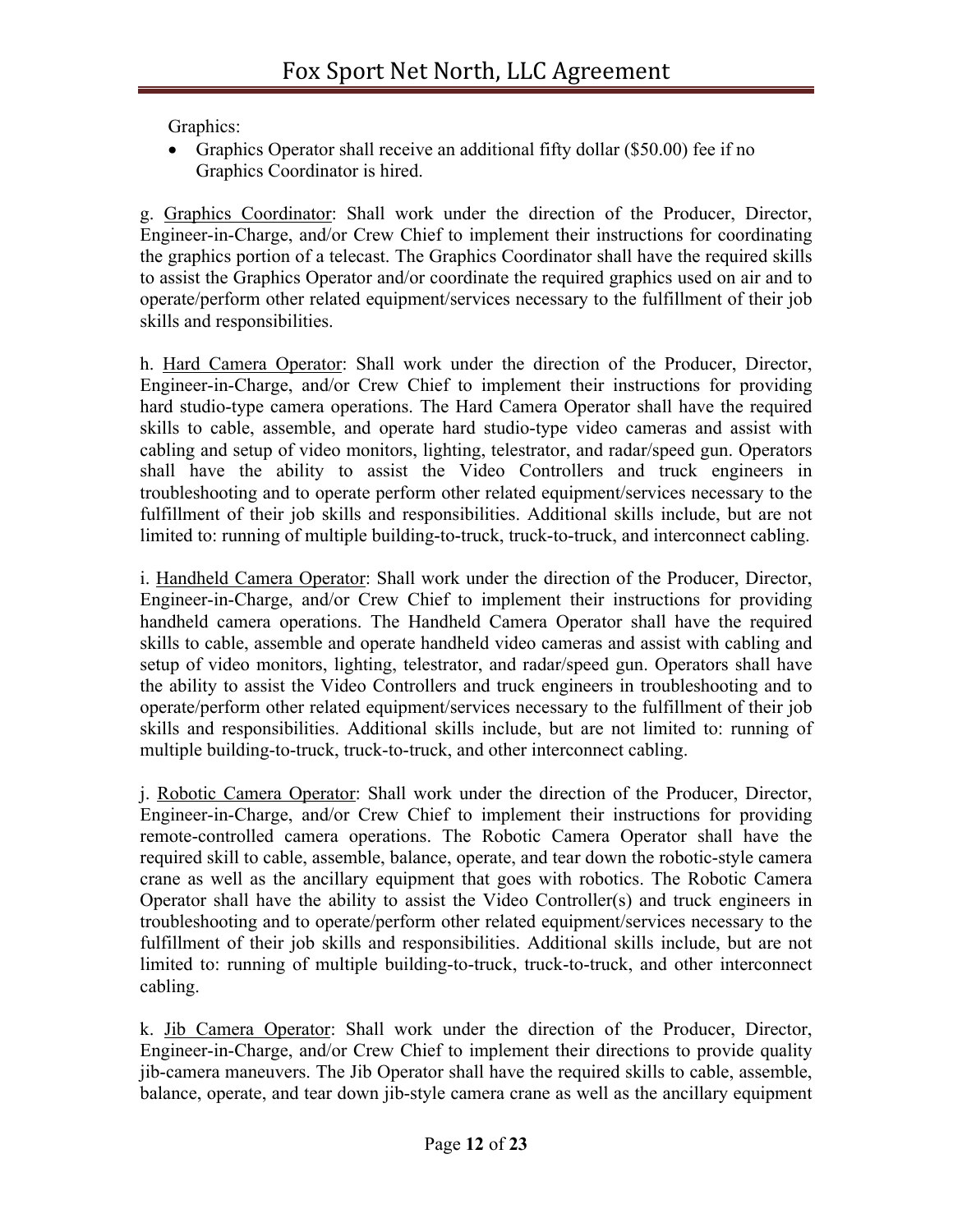that goes with the crane. The operator shall have the ability to assist Video Controller(s) and Engineers in troubleshooting and to operate/perform other related equipment/services necessary to the fulfillment of their job skills and responsibilities.

l. Stabilizing Camera Operator: Shall work under the direction of the Producer, Director, Engineer-in-Charge, and/or Crew Chief to implement their instructions for providing remote-controlled camera operations. The Stabilizing Camera Operator shall have the required skill to cable, assemble, balance, operate, and tear down the camera as well as the ancillary equipment that goes with the Stabilizing Camera. The Stabilizing Camera Operator shall have the ability to assist the Video Controller(s) and truck engineers in troubleshooting and to operate/perform other related equipment/services necessary to the fulfillment of their job skills and responsibilities. Additional skills include, but are not limited to: running of multiple building-to-truck, truck-to-truck, and other interconnect cabling.

Camera:

- Robotic Camera Operators shall receive a call in time the same as the earliest crewmember for the event. Robotic Operators shall not be required to operate more than two (2) cameras at any one time or set up more than one system without assistance (for example; a utility to provide assistance).
- Any employee not engaged as a Camera Operator will receive additional compensation of twenty-five dollars (\$25.00) for operating "Booth" cameras for twenty (20) minutes or less.
- Any Camera Operator performing ENG duties shall receive an additional seventyfive dollars (\$75.00) per shift (limited to one \$75.00 fee per show).

m. Capture Playback Operator 3 (RO/CPO3): Shall work under the direction of the Producer, Director, Engineer-in-Charge, and/or Crew Chief and/or Tape AD/Tape Producer to implement their instructions for providing record/playback/slomo operation of a Videotape machine or Replay Only device. The CPO3 shall have the required skills to record, slomo, and playback recorded elements and to operate/perform other related equipment/services necessary to the fulfillment of their job skills and responsibilities.

n. Capture Playback Operator 2 (CPO2): Shall work under the direction of the director, producer, EIC, and/or Crew Chief to implement their instructions for providing record/playback/slomo operation of videotape machine(s) or digital recording device. The CPO2 shall have the required skills to record, slomo, perform simple editing functions for rollouts and bumpers only, and playback recorded elements and to operate/perform other related equipment/services necessary to the fulfillment of their job skills and responsibilities. Additional skills include, but are not limited to: monitor and router layout and organizing and assembling melts.

o. Capture Playback Operator 1 (Lead EVS/CPO1): Shall work under the direction of the Producer, Director, Engineer-in-Charge, and/or Crew Chief and/or Tape AD/Tape Producer to implement their instructions for providing record/playback/slomo operation and playlist execution of a multi-channel video recording device. The CPO1 shall have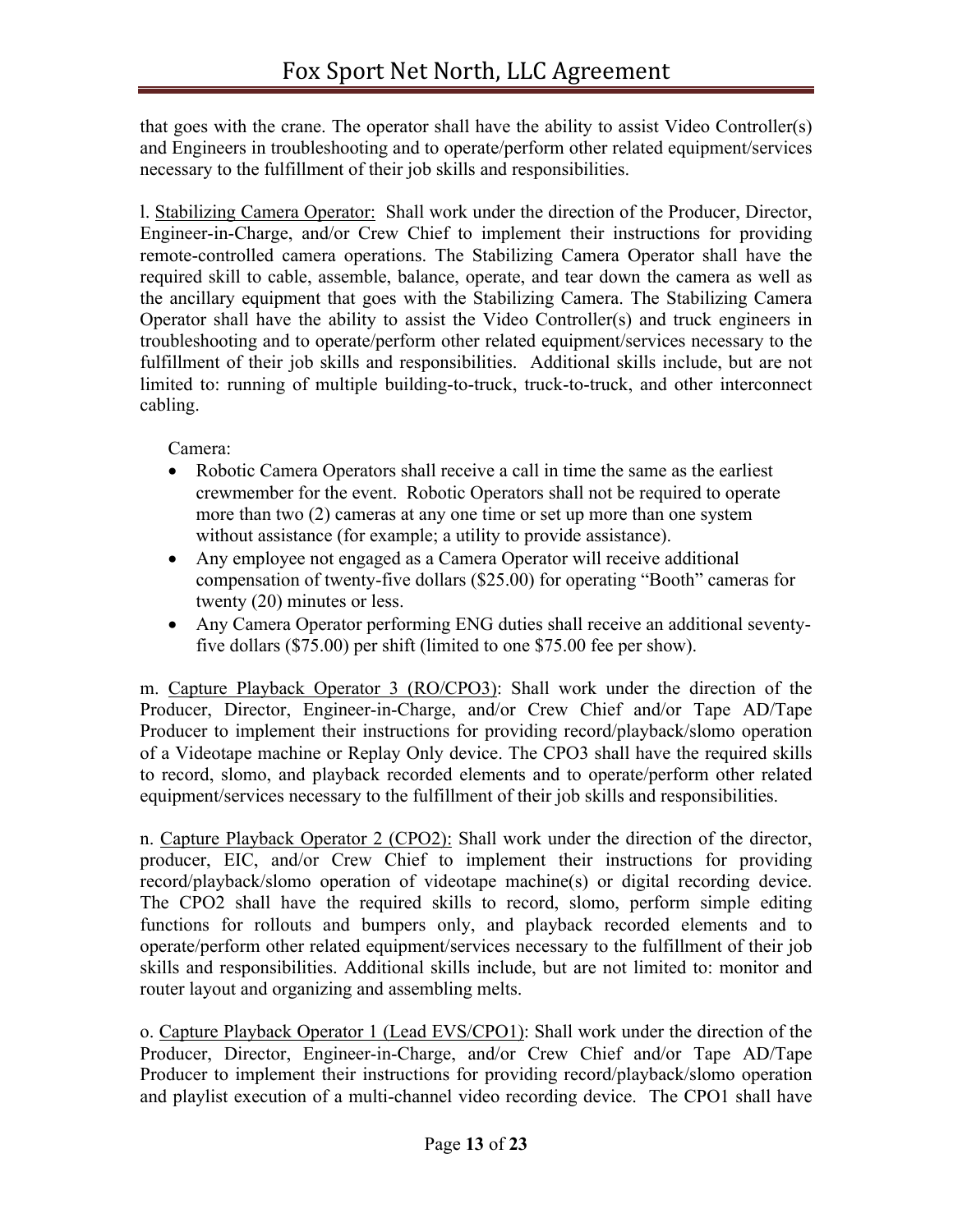the required skills to record, edit (assembly of various elements), slomo, playback, construct, and execute elements/playlists and to operate/perform other related equipment/services necessary to the fulfillment of their job skills. Additional skills include, but are not limited to: monitor and router layout and organizing and assembling melts.

Capture Playback:

- Operators shall not be assigned to run more than two (2) slow motion machines at one (1) time.
- Multi-channel machines: If more than four (4) playback channels are utilized, a minimum of three (3) operators shall be employed. A CPO3 will not be responsible for more than four (4) production-controlled channels during a show. A 6-channel machine operator will be paid at the CPO1 regular rate of pay.

p. Score Box Operator: Shall work under the direction of the Producer, Director, Engineer-in-Charge, and/or Crew Chief to implement their instructions for providing score box computer, operations. The Score Box Operator shall have the required skills to setup and operate the required computer, to input statistics and graphic elements (manually or via download), and to operate/perform other related equipment/services necessary to the fulfillment of their job skills and responsibilities. Additional skills include, but are not limited to: setup and troubleshooting of radar/speed gun.

If the employer utilizes a score box during the production it must employ an operator (unless per past practice the score box is used to only display a logo).

q. Utility: Shall work under the direction of the Producer, Director, Engineer-in-Charge, and/or others to implement their instructions for assisting camera and/other operations. The Utility shall have the required skills to cable and assist with the operations of all video, audio, and lighting equipment, provide active cable assistance to moving camera operators during all phases of camera operations, assist other crew and truck engineers in troubleshooting, and to perform other related services necessary to the fulfillment of their job skills and responsibilities. Additional skills include, but are not limited to: running of multiple building to-truck, truck-to-truck, and other interconnecting cabling and setup of monitors, radar/speed gun, and telestrator (also including sets and stage materials).

Utility:

• A dedicated Utility worker shall be assigned to all Handheld Camera Operators, unless the handheld camera is at a location that does not move during the event.

r. Stage Manager: Shall work under the direction of the Producer, Director, Engineer-in-Charge, and/or Crew Chief to implement their instructions for providing management of on-air talent. The Stage Manager shall have the required skills to assist talent and operate/perform other related equipment/services necessary to the fulfillment of their job skills and responsibilities.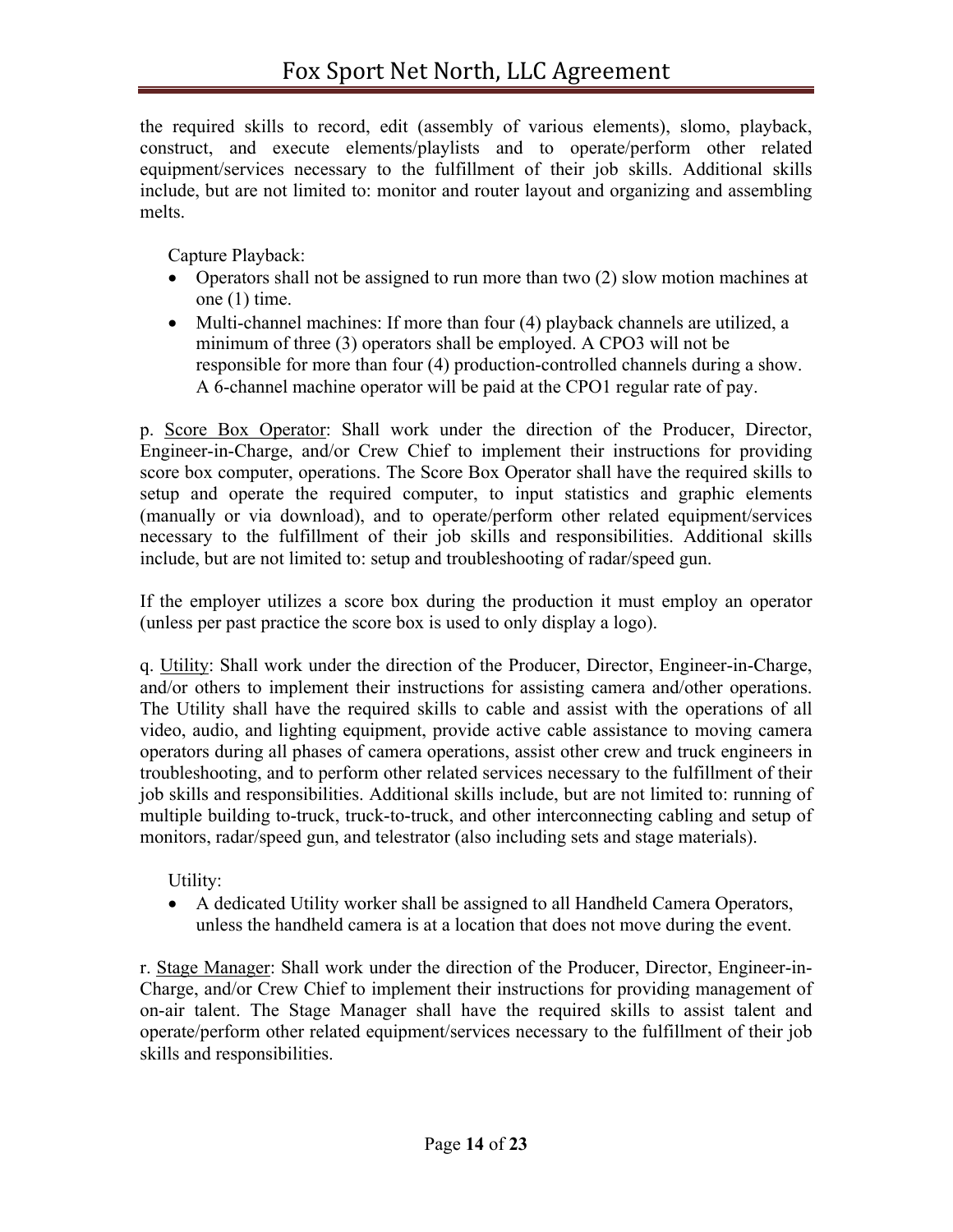If a late call individual's (Score Box Operator or Stage Manager) call in time is adjusted to earlier than three (3) hours before the game/event start time, prior arrangements will be made with that employee.

s. Statistician: Shall work under the direction of the Producer, Director, Graphics Coordinator and/or talent to provide statistical information for the Graphics Coordinator and/or talent that pertains to the event as necessary to inform the talent and/or help build graphics for the broadcast. The Statistician should have the knowledge and the ability to research game information as it pertains to the event.

Bargaining unit personnel shall not be responsible for crowd management/control.

## **ARTICLE XVI: Working Out of Classification and Extra Duty**

An employee whose call was for a given classification but is then assigned the duties of higher paid classification shall be paid at the rate of the higher paid classification for the entire day, except for operation of the booth or clock cameras for twenty (20) minutes or less in duration.

## **ARTICLE XVII: Safety and Health**

a. The Employer recognizes the need to provide employees a safe and healthy working environment. If safety gear is required for an assignment, the Employer shall provide such gear.

b. The Employer will provide a representative on site that will have knowledge of the client's requirement for the broadcast and will supervise the crew.

c. If a possible unsafe situation occurs during an event, the potential problem should immediately be reported to the management representative on site. The management representative will consult with the job steward and shall make any adjustments to hazards that the management representative feels need immediate attention. No employee shall be disciplined or discharged for failure to participate in an activity that exposes the individual to danger.

d. An active and authoritative safety committee consisting of at least one (1) member of the Union from each local union and an equal number of management representatives shall be established and shall meet as needed to discuss safety problems. The designated union committee member shall not suffer any loss of wages with respect to any meeting involving safety matters.

e. Any employee can inform the safety committee of possible unsafe working conditions. The committee will investigate and within five (5) workdays and, either advise the Employer of any unsafe condition(s), or advise the employee that no unsafe condition exists. If the Employer is advised of an unsafe work condition, the condition will be investigated within five (5) days, and corrected as needed.

f. Where access to rest rooms is considered inconvenient, the Employer will provide adequate facilities near the truck location.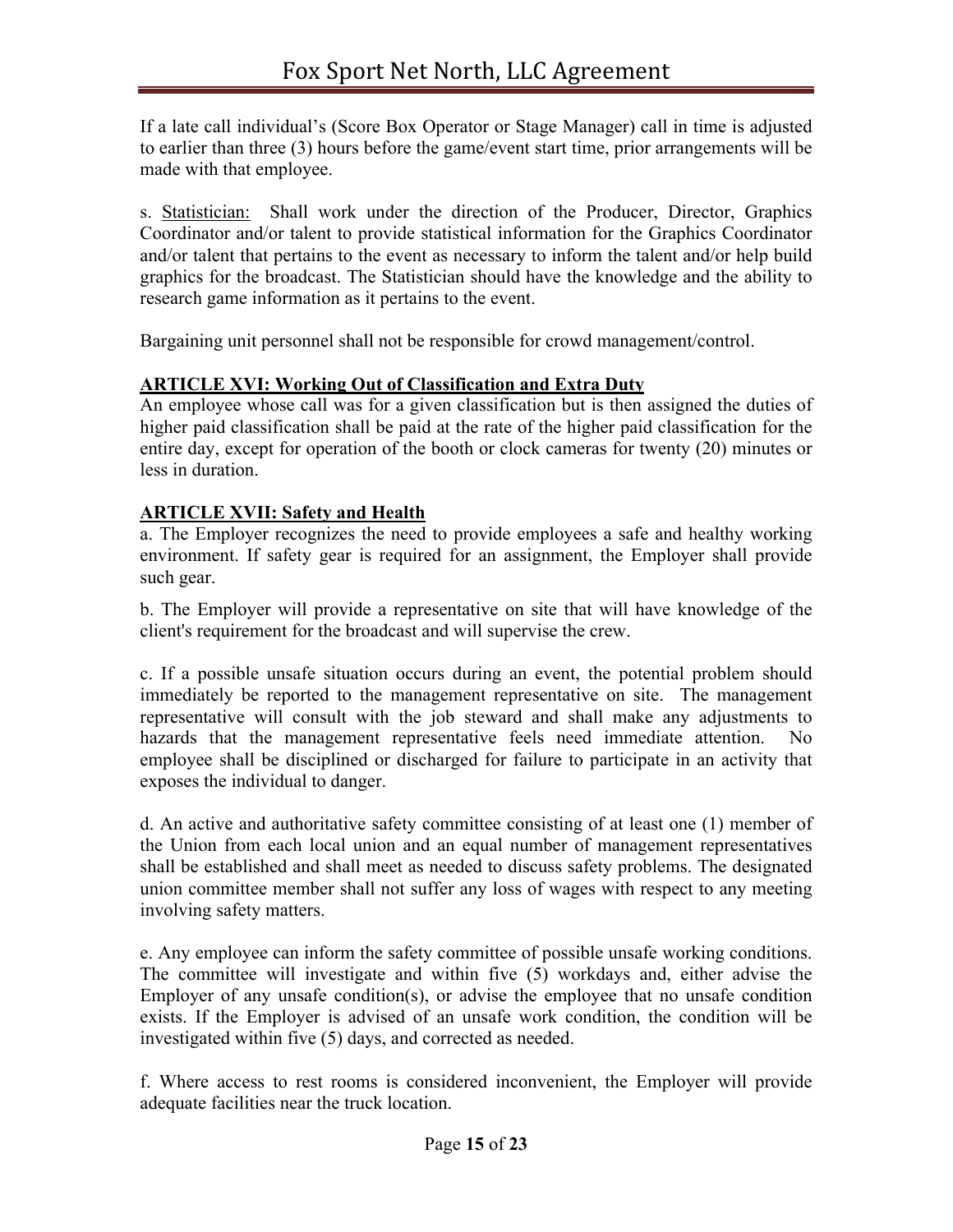g. Cool water will be made available at the truck location from the start to the end of the work call.

## **ARTICLE XVIII: Training and New Technology**

a. The Employer and the Union both agree that it is important for employees to continue to advance their skill and abilities. As new technology emerges the Employer's first priority, to insure the availability of qualified freelancers, will be to train current freelancers in the new technology.

b. Any freelancer currently on the hire list can ask for training in a new job category, and receive that training, as time and equipment is available. Training positions will not be added to an event unless a normal full crew is assigned to the event, in addition to the trainee. If the Employer bills for the trainee's hours the trainee shall also be paid their regular rate. Otherwise, the trainee is unpaid. The Employer and the employee shall mutually agree on compensation to train or supervise training of another employee.

## **ARTICLE XIX: Joint Training Committee**

The Employer and the Union agree that advances in technology require a forum to discuss and resolve issues related to the training of employees covered by this Agreement. To that end, the parties hereby establish a joint training committee. The Committee will research and develop training programs, which are of mutual benefit to the Employer and the Union. The Committee members will be selected on an *ad hoc* basis and will meet and confer at a time agreeable to both parties.

## **ARTICLE XX: Prior Approval for Premium or Penalty Payment**

When an agent of the rights holder requests or compels a technician(s) to provide any of services which require the Employer to pay a premium or penalty for such work, they shall initial a check off sheet that indicates the request(s), and/or have such duties approved by the appropriate Employer designee.

## **ARTICLE XXI: Travel**

a. It is understood that the Employer shall reimburse each Employee for all travel and living expenses, when travel by such Employee is required or authorized. Additionally, all travel time in connection with any such assignment shall be credited as time worked. For the purposes of this Article, the following definitions apply:

- Production City: For the jurisdiction under this Agreement, the Production City(ies) shall be: (1) Minneapolis and (2) St. Paul
- Local Hire: A local hire is an individual who lives within fifty (50) miles of the event location assigned for work. Any such individual is not paid for travel time nor mileage to or from the venue. As such, the Technician's time starts and ends at the site of assignment.
- Nearby Hire: A nearby hire is an individual who lives more than fifty (50) miles and less than seventy-five (75) miles from the event location so assigned. It is understood that Nearby Hire will be considered "local" when the employee is reporting to and event location within their Production City.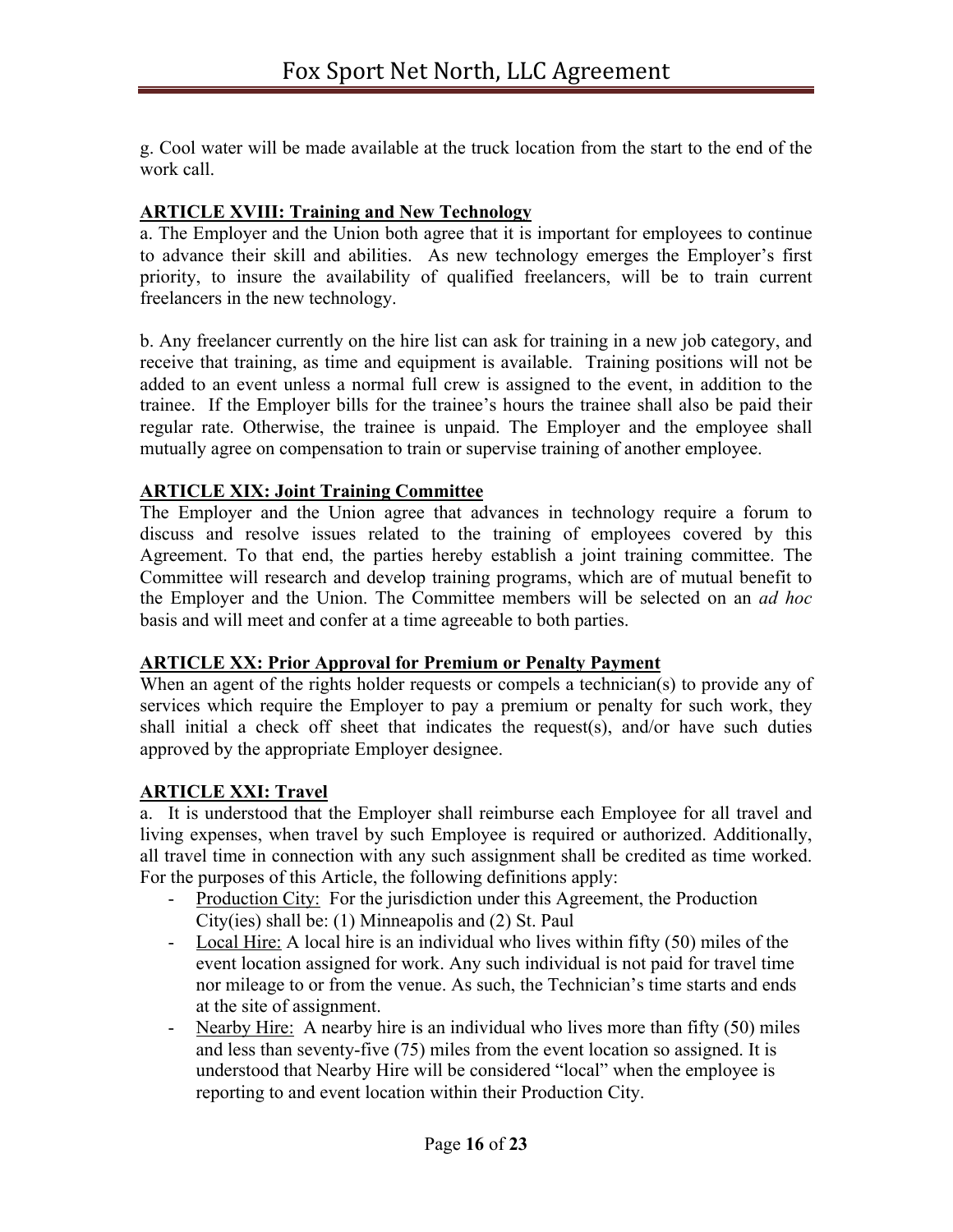Distant Hire: A distant hire is any employee who lives more than seventy-five (75) miles from the event location so assigned. Such location shall be considered a Distant Location. Employer shall provide Distant Hires overnight lodging as necessary and, regardless, a *per diem* of fifty-five dollars (\$55.00) for each day or fraction thereof spent traveling. Core Traveling Crew on professional sports broadcasts shall receive a *per diem* of seventy dollars (\$70.00) for each day or fraction thereof spent traveling.

b. Travel by common carrier: Compensation for time spent traveling by common carrier shall commence two (2) hours or one (1) hour for charter plane travel, prior to the scheduled flight time and stops one (1) hour after the completion of the flight. Travel time of five (5) hours or less shall be paid at one-half  $(\frac{1}{2})$  the employee's Minimum 10hour Day Rate. Travel time in excess of five (5) hours up to and including eight (8) hours shall be paid at eight (8) hours straight time. It is expressly understood that an eight (8) hour travel day is exclusive of a one (1) hour unpaid meal period. Thus, a travel day is a total of nine (9) hours; of which eight (8) are paid and one (1) hour is and unpaid meal period. Employees traveling in excess of nine (9) total hours up to and including ten (10) hours, shall be paid their minimum 10-hour Day Rate as detailed in Article XII – Minimum Conditions. In the event an employee travels by common carrier in excess of ten (10) hours, all overtime provisions outlined in Article XII shall apply.

c. Local travel by car: A Local Hire is not paid for travel time nor mileage to or from the venue. As such, the Technician's time starts and ends at the site of assignment.

d. Nearby travel by car: A Nearby Hire is not paid travel pay but shall receive reimbursement for mileage at the prevailing IRS rate.

e. Distant travel by car: If a Distant Hire is authorized and travels by car to the location, their mileage will be reimbursed and actual hours required for the drive from the employee's residence to the work location will be paid at an Hourly Travel Rate of twenty-five dollars (\$25) per hour. For work-and-travel or travel-and-work days, all time shall be considered work time for the purposes of calculating overtime. When traveling by car on travel only days, employees traveling five (5) hours or less shall be paid five (5) hours at the Hourly Travel Rate. Employees traveling by car in excess of five (5) hours up to and including eight (8) hours shall be paid eight (8) hours at the hourly Travel Rate. Employees traveling by car in excess of eight (8) hours up to and including ten (10) hours shall be paid their minimum 10-hour Day Rate as detailed in Article XII – Minimum Conditions. An employee traveling by car in excess of ten (10) hours shall be paid their 10-hour Day Rate and all overtime provisions of Article XII shall apply.

f. Lodging: The Employer shall provide for all hotel accommodations (which will also be full-service whenever possible). All hotel rooms will be provided on the basis of single occupancy. Any extenuating circumstances will be discussed with the union and a request for a waiver by the Employer will not be unreasonably denied. A Distant Hire's time starts and ends at the hotel location, and the time spent in transit between the hotel and the event shall be considered work time.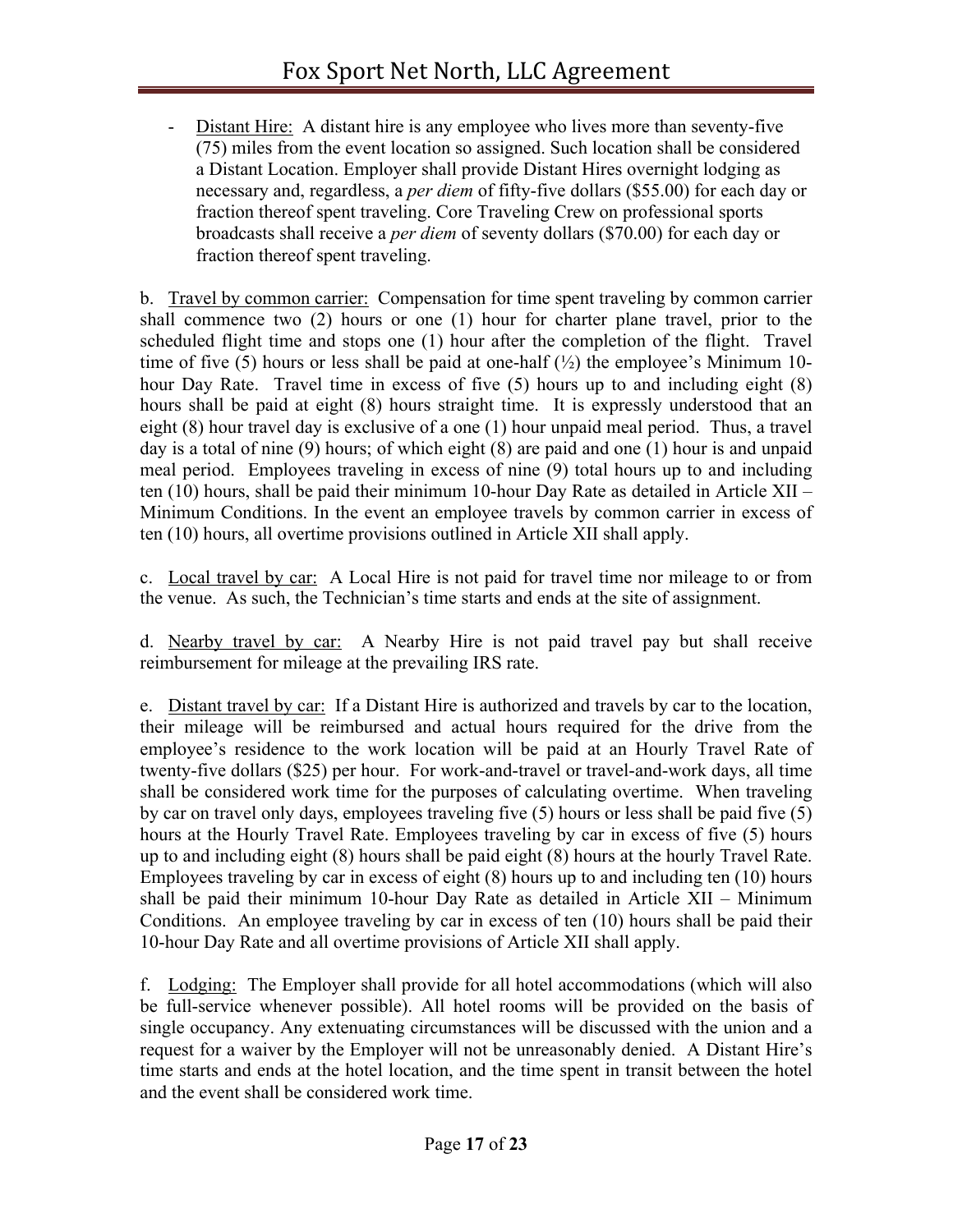g. Parking and Personal Vehicle Use: An employee on Distant Location driving a personal vehicle or vehicle rented by the Employer shall be compensated for all parking expenses for vehicles parked at a hotel. If the employee is driving their personal vehicle, such employee will additionally be reimbursed for mileage between the hotel and event location; however, only insofar as the Employer has expressly authorized the employee to use their personal vehicle. Otherwise, the employee shall use the crew transportation provided for by the Employer.

h. Overnight / Distant Location Parking: For events for which an employee is entitled to per diem, overnight/distant location parking shall be reimbursed with proper documentation at the actual cost of parking at a "Long-Term" location. On consecutive events, the above stated value for parking expenses will be applied to each such event.

i. Dark-days to be paid at one-half (.5) of employee's minimum call with full per diem, full pension, and one-half (.5) of daily minimum healthcare contribution (applicable rate paid for each of the five (5) hours in employee's one-half minimum call).

j. Health & Welfare Contributions: The Fringe contributions contained in Article XXII – Health and Welfare shall be applicable to all travel time wages detailed herein.

## **ARTICLE XXII: Labor-Management Committee**

A Labor Management Committee shall be established, with an equal number of representatives from each side. The committee shall meet at least quarterly to discuss issues brought before it. Any member of the committee can submit issues for committee consideration.

## **ARTICLE XXIII: Health and Welfare**

a. For each hour worked by an employee or paid for by Employer, Employer shall contribute to the IATSE Health and Welfare Plan the following:

- From July 1, 2020 to June 30, 2021: \$7.75 per hour
- From July 1, 2021 to June 30, 2022: \$8.00 per hour
- From July 1, 2022 to June 30, 2023: \$8.25 per hour

b. The Employer shall contribute to the IATSE Annuity Fund on behalf of each employee the following percentage of such employee's gross wage:

- From July 1, 2020 to June 30, 2022: 4.50%
- From July 1, 2022 to June 30, 2023: 4.75%

c. In addition to the mandatory uniform employer contribution for all eligible employees, each such employee may elect to defer part of their salary, subject to statutory limitations and the rules of the Annuity Fund, and the employer will transmit those salary deferrals to the Annuity Fund by the  $10<sup>th</sup>$  day of each month following the end of the month in which the covered services were performed.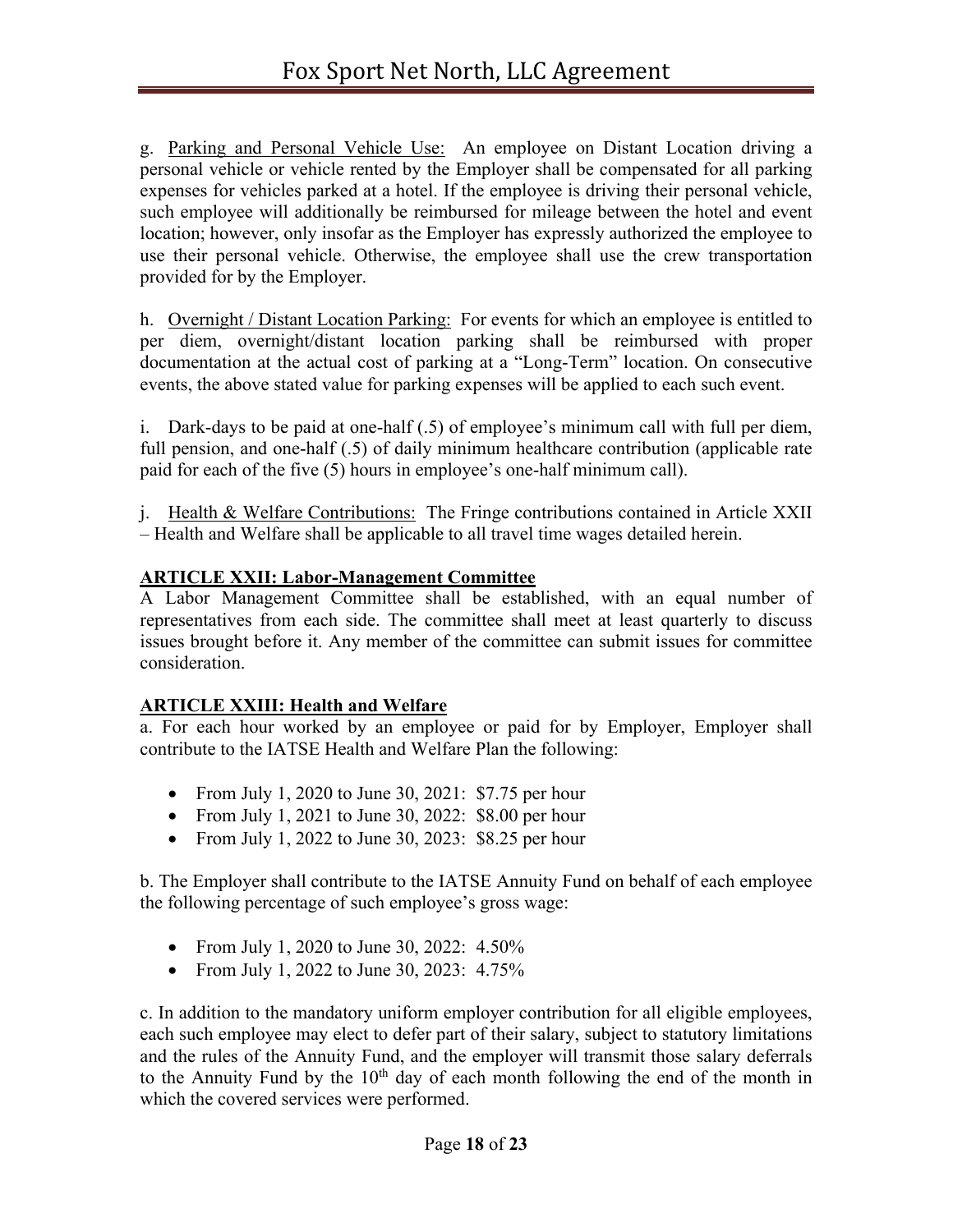d. The Employer shall make the following defined pension plan contributions to the IATSE National Pension Fund on behalf of each employee:

- From July 1, 2020 to June 30, 2022: \$13.00 per day worked
- From July 1, 2022 to June 30, 2023: \$14.00 per day worked

e. Contributions shall be made by separate check to the "IATSE Health and Welfare Fund" and the "IATSE Annuity Fund" and the "IATSE National Pension Fund" no later than the  $10<sup>th</sup>$  of each month in respect to all employment during preceding month on which contributions were payable. In conjunction with each such payment, Employer shall submit a remittance report showing the names of the employees for whom contributions are being made, their social security numbers, their dates of employment, shifts of employment by them as well as the amount of contributions paid for them.

## **ARTICLE XXIII: Separability and Savings**

If any clause of this Agreement shall be determined to be illegal by a court or other tribunal of competent jurisdiction, it shall be severed from this Agreement, and the rest of the Agreement shall not thereby fail or be rendered null and void.

## **ARTICLE XXIV: Entire Agreement**

This Agreement is intended to cover all matters affecting wages, hours and other terms and conditions of employment and all similar or related subjects. During the term of this Agreement neither the Employer nor the Union will be required to negotiate any further matters affecting these or any other subjects not specifically set forth in this Agreement, whether or not such subjects were discussed or were within contemplation of either or both parties at the time they negotiated this Agreement. There are no understandings or agreements which are not set forth in this Agreement, and any future understandings or agreements are valid and enforceable only if reduced to writing and signed by authorized representatives of the parties.

[ Remainder of page intentionally left blank ]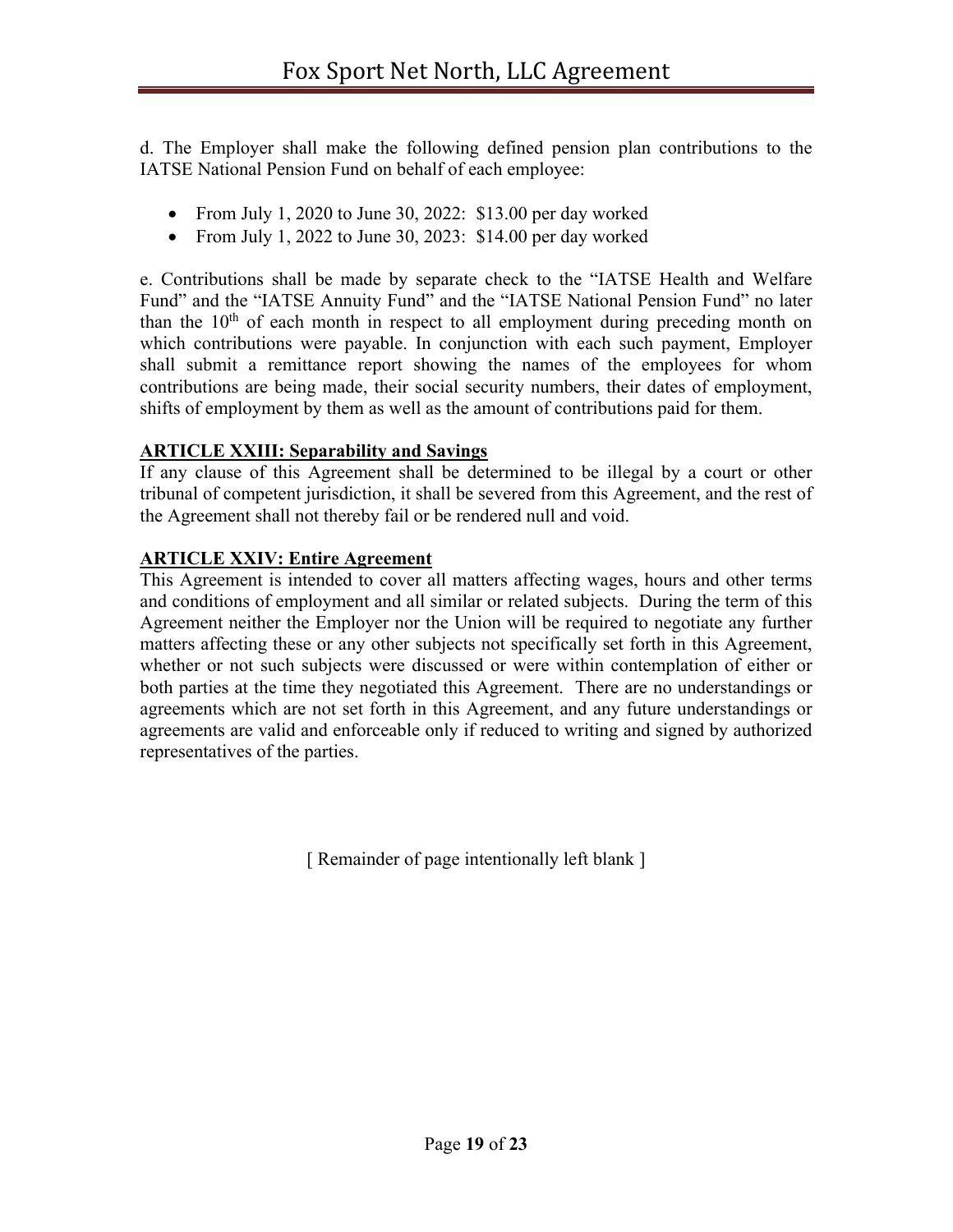## **ARTICLE XXV: Term of Agreement**

This Agreement shall be effective as of July 1, 2020 and shall continue to and including June 30, 2023. All terms are effective upon execution of this Agreement. Negotiations for amended terms of this Agreement shall begin upon written request of either party, no later than sixty (60) days before the expiration date. In the event that neither party gives such notice, the Agreement shall be deemed renewed without amendment and shall continue from year to year until notice has been served.

INTERNATIONAL ALLIANCE OF FOX SPORTS NET NORTH, LLC THEATRICAL STAGE EMPLOYEES, MOVING PICTURE TECHNICIANS, ARTISTS AND ALLIED CRAFTS

Date: \_\_\_\_\_\_\_\_\_\_\_\_\_\_\_\_\_\_\_\_\_\_\_\_\_\_ Date: \_\_\_\_\_\_\_\_\_\_\_\_\_\_\_\_\_\_\_\_\_\_\_\_\_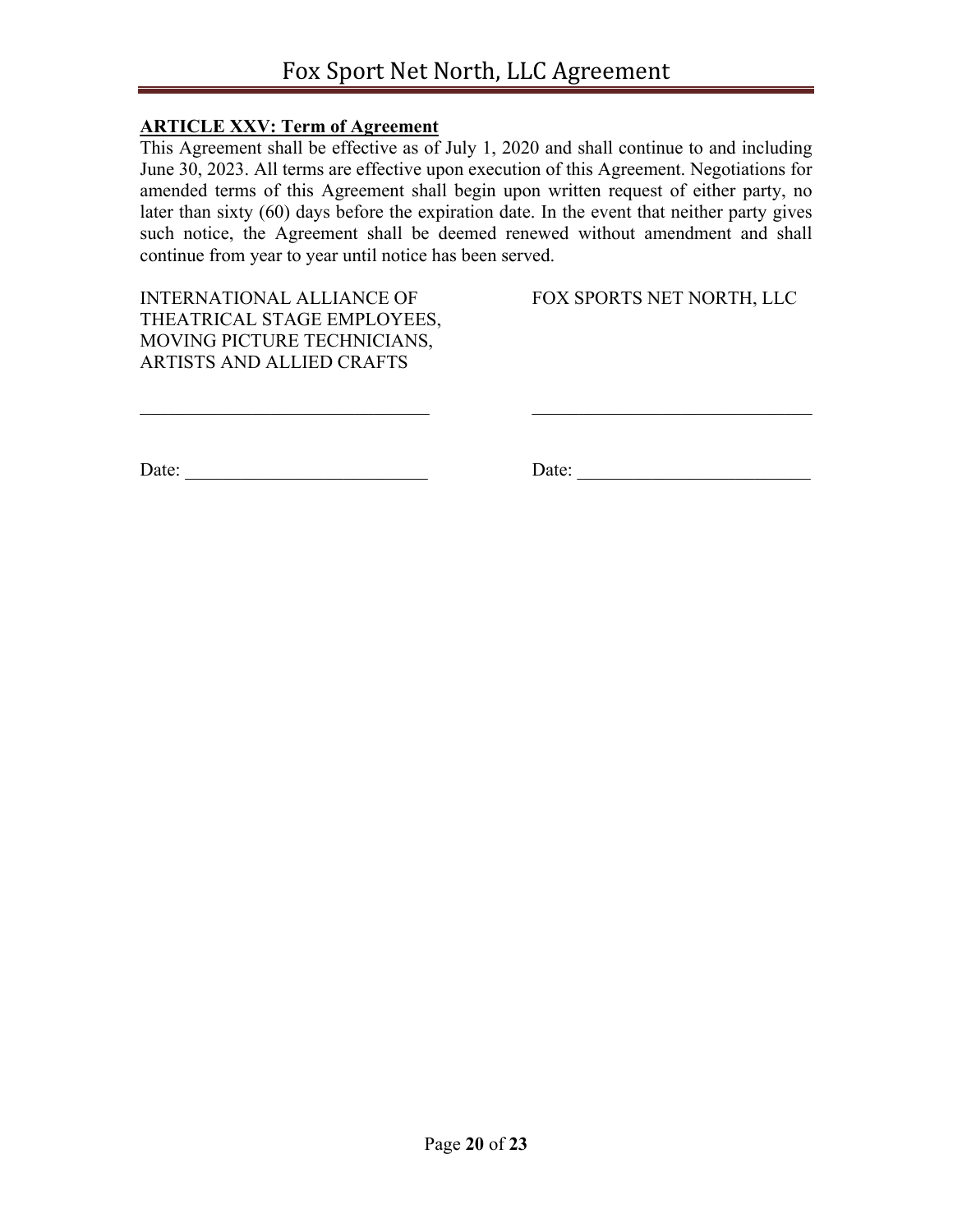Sideletter #1 - Travel

Consistent with industry past practice, if an employee is transported in to the jurisdiction of a local union of the IATSE from another local union's jurisdiction where the Employers or any subsidiary or DBA of the Employers holds a collective bargaining agreement with the IATSE, the following shall apply:

- 1) The wage, benefit, travel, and per diem sections of the CBA of the Employee's home local shall travel with that Employee.
- 2) The working conditions of the CBA that the Employee travels to shall apply e.g. rest periods, meal breaks, staffing, parking, etc.).

Employees that travel in from another jurisdiction shall not count against any accumulated number that applies to a local Union's referral roster waiver.

For additional clarification; when any Fox Sports Region with an applicable IATSE CBA (Fox Sports North, Fox Sports Wisconsin, Fox Sports Southwest, Fox Sports Arizona, Fox Sports West, Fox Sports Indiana and any other as may be identified in the term of this Agreement) makes a request from one of the above-listed regions for a freelancer, the freelancer shall be booked for the event from their home region in which they are properly registered for work with the employer.

The union in turn is providing a waiver wherein the local working conditions of employment will apply.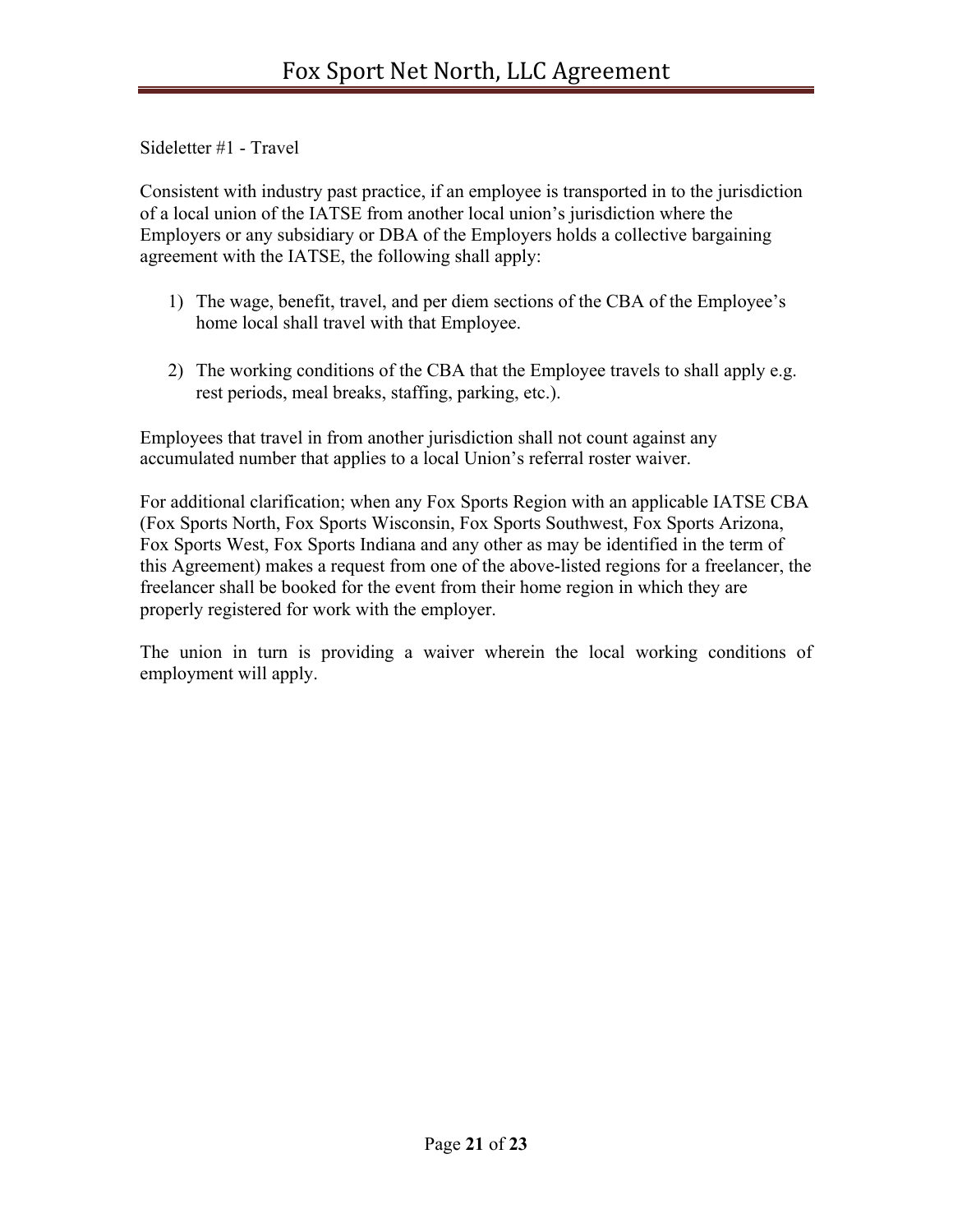Sideletter #2 - NCAA Division 1 Events

The events which typically comprise the definition of NCAA Division 1 are: Football, Men's Hockey, and Men's Basketball.